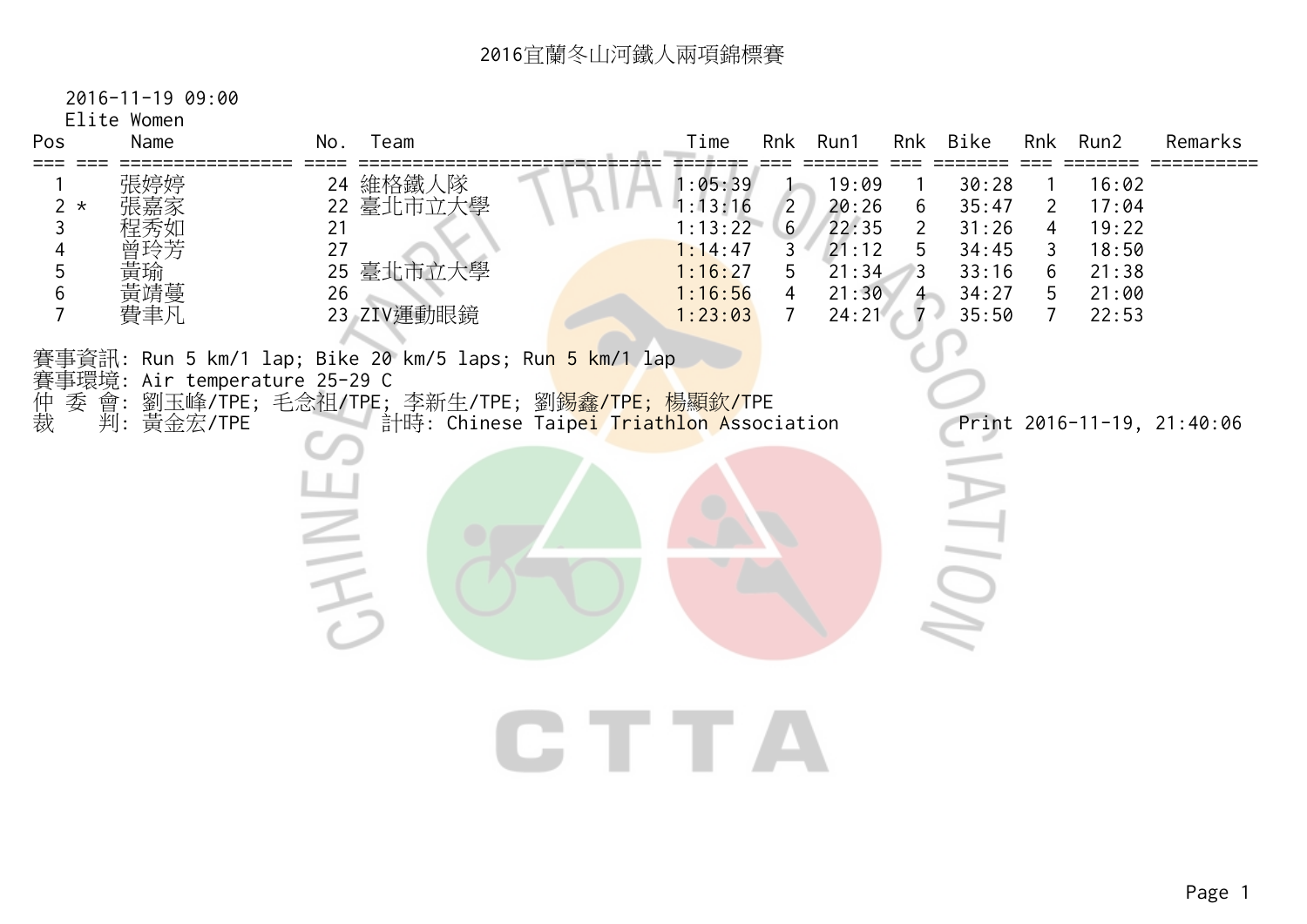Elite Men

| Pos  | Name | No.<br>Team   | Time    | Rnk            | Run1  | Rnk            | Bike  | Rnk | Run2  | Remarks |
|------|------|---------------|---------|----------------|-------|----------------|-------|-----|-------|---------|
|      | 張團畯  | 臺北市立大學        | 1:00:11 |                | 16:46 |                | 28:39 | 5   | 14:46 |         |
|      | 黃世昌  | 銳騎佰客鐵人隊       | 1:00:58 | 4              | 17:11 | 2              | 29:39 | 4   | 14:08 |         |
|      | 王威凱  | 2 臺北市立大學      | 1:01:10 | 3 <sup>7</sup> | 17:09 | 10             | 30:19 |     | 13:42 |         |
|      | 陳智湧  |               | 1:01:15 |                | 17:08 | 12             | 30:22 | 2   | 13:47 |         |
|      | 張家豪  | 維格鐵人隊         | 1:01:34 | 5.             | 17:23 | 8              | 30:06 | 3.  | 14:06 |         |
|      | 林志峰  | 臺北市立大學        | 1:02:37 |                | 17:46 |                | 30:06 | 6.  | 14:47 |         |
|      | 許進富  | 16            | 1:03:07 | 6              | 17:30 | -11            | 30:21 | 8   | 15:18 |         |
|      | 陳智禎  | 台北市立大學        | 1:03:18 | 8              | 18:02 | $\overline{3}$ | 29:53 | 9   | 15:24 |         |
|      | 蘇漢卿  | 崇越鐵人隊         | 1:03:33 | 12             | 18:50 | $\overline{5}$ | 29:57 |     | 14:47 |         |
| 10   | 呂揚民  | 臺北市立大學<br>6.  | 1:03:41 | 9              | 18:03 | 4              | 29:56 | 10  | 15:42 |         |
|      | 劉光武  | ZIV運動眼鏡<br>10 | 1:04:37 | 10             | 18:36 | 9              | 30:17 | 11  | 15:44 |         |
| 12   | 周汶傑  | 臺北市立大學        | 1:05:28 | 11             | 18:49 | 6              | 30:02 | 12  | 16:38 |         |
| 13   | 黃俊智  | 14            | 1:22:26 | 14             | 23:04 | 13             | 35:43 | 13  | 23:40 |         |
| 14 * | 劉育杉  | 15            | 1:30:28 | 13             | 22:55 | 14             | 42:38 | 14  | 24:56 |         |

賽事環境: Air temperature 25-29 C

仲 委 會: 劉玉峰/TPE; 毛念祖/TPE; 李新生/TPE; 劉錫鑫/TPE; 楊顯欽/TPE 裁 判: 黃金宏/TPE 計時: Chinese Taipei Triathlon Association Print 2016-11-19, 21:40:06

## **CTTA**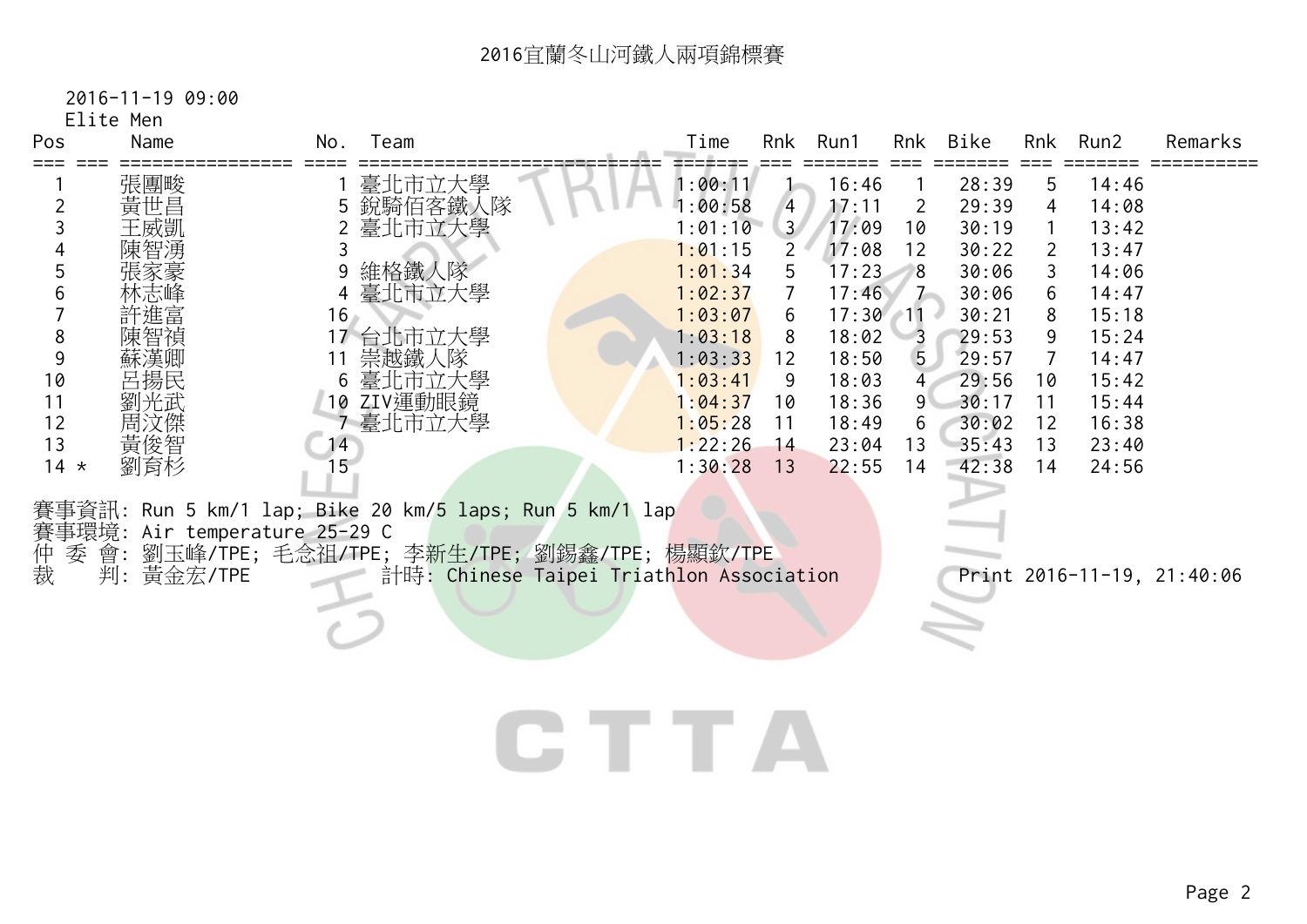| 30+ AG Women / 30K Run-Bike-Run |
|---------------------------------|
|                                 |

| Pos                 | Name        | No.        | Team                   | Time               | Rnk            | Run1       | Rnk            | <b>Bike</b> | Rnk            | Run2  | Remarks     |
|---------------------|-------------|------------|------------------------|--------------------|----------------|------------|----------------|-------------|----------------|-------|-------------|
| ===                 |             |            | 210 敢酷鐵人隊              | 1:20:03            | $==$           | 21:31      | 3              | 34:40       | 9              | 23:53 |             |
|                     | 王文君         |            |                        |                    | $\overline{2}$ | 22:07      | 12             | 38:03       |                | 20:10 |             |
| $\overline{2}$<br>3 | 陳玉蘭<br>林玉芳  | 201<br>196 |                        | 1:20:19<br>1:21:22 | 8 <sup>1</sup> | 24:52      | $\overline{2}$ | 33:34       | 5              | 22:57 |             |
|                     | 陳怡萍         | 187        | 羅東偉展出張嘴車隊              | 1:21:29            | 3              | 23:22      | 8              | 37:04       | $\overline{2}$ | 21:04 |             |
| 5                   |             | 195        |                        | 1:22:50            | 5              | 23:54      | $7^{\circ}$    | 36:55       | 3              | 22:03 |             |
| 6                   | 「曉姍<br>吳溱縈  | 157        |                        | 1:25:56            | 4              | $23:38$ 14 |                | 39:08       | $\overline{7}$ | 23:12 |             |
|                     | 許雅華         | 188        | 羅東偉展出張嘴車隊<br>羅東偉展出張嘴車隊 | 1:26:12            | 6              | 24:24      | $-11$          | 37:32       | 10             | 24:17 |             |
| 8                   | 郭佩青         | 208        |                        | 1:26:57            | 13             | 26:11      | $\overline{4}$ | 36:27       | 11             | 24:20 |             |
| 9                   | 趙曉萍         |            | 164 林家軍                | 1:27:20            | 9              | 25:42      | 5              | 36:37       | 13             | 25:02 |             |
| 10                  | 林育珍         |            | 167 Stone run          | 1:29:07            | $\overline{7}$ | 24:39      | 18             | 41:21       | 6              | 23:07 |             |
| 11                  | 黃立孟         | 156        | 崇越鐵人隊                  | 1:29:41            | 14             | 26:19      | $6^{\circ}$    | 36:38       | 19             | 26:45 |             |
| 12                  |             | 174        | 鐵屁股組                   | 1:29:51            | 15             | 26:21      | 16             | 40:54       | 4              | 22:36 |             |
| 13                  | 簡碧慧         | 194        |                        | 1:30:37            | 21             | 26:59      | 9              | 37:15       | 18             | 26:24 |             |
| 14                  | 丁怡方         | 190        |                        | 1:33:12            | 16             | 26:30      | 17             | 41:17       | 15             | 25:25 |             |
| 15                  | Evening Hsu | 193        |                        | 1:33:17            | 11             | 26:04      | 26             | 43:55       | 8              | 23:19 |             |
| 16                  |             | 207        |                        | 1:34:22            | 22             | 27:24      | 20             | 41:53       | 14             | 25:06 |             |
| 17                  | 何思賢         |            | 179 崇越鐵人隊              | 1:35:50            | 23             | 27:25      | 19             | 41:35       | 20             | 26:51 |             |
| 18                  | 白家妮         | $197 -$    |                        | 1:36:21            | 17             | 26:31      | 24             | 43:27       | 17             | 26:24 |             |
| 19                  | 柯珊伶         | 200        |                        | 1:36:47            | 19             | 26:40      | 15             | 39:59       | 30             | 30:10 |             |
| 20                  |             | 211        |                        | 1:37:50            | 12             | 26:09      | 27             | 44:37       | 22             | 27:05 |             |
| 21                  | 許秀雲         | 178        | 起笑兼落漆                  | 1:39:12            | 24             | 27:47      | 21             | 42:22       | 26             | 29:04 |             |
| 22                  | 蔡孟君         | 192        |                        | 1:40:49            | 20             | 26:41      | 36             | 47:47       | 16             | 26:22 |             |
| 23                  | 黃冠玲         | 181        | 北成國小鐵人隊                | 1:41:17            | 29             | 29:21      | 22             | 42:53       | 27             | 29:04 |             |
| 24                  | 韋佩玲         | 176        | 鐵媽聯盟                   | 1:41:41            | 26             | 28:37      | 33             | 46:10       | 21             | 26:55 |             |
| 25                  | 沈靜怡         | 199        |                        | 1:42:12            | 25             | 28:29      | 29             | 45:19       | 24             | 28:25 |             |
| 26                  | 陳貞伶         | 163        | 嘉隆                     | 1:45:07            | 28             | 28:42      | 25             | 43:37       | 38             | 32:49 |             |
| 27                  | 蘇江琳         | 165        | 劉府                     | 1:45:53            | 18             | 26:36      | 34             | 47:13       | 35             | 32:04 |             |
| 28                  | 黃淑玲         |            | 203 653鐵人小隊            | 1:47:15            | 41             | 32:31      | 23             | 43:16       | 33             | 31:29 |             |
| 29                  | 蕭郁臻         | 171        | 林班鐵人                   | 1:48:25            | 27             | 28:41      | 41             | 52:35       | 23             | 27:10 |             |
| 30                  | 梁翊微         | 173        | 輸的一隊                   | 1:48:47            | 38             | 31:27      | 32             | 45:50       | 34             | 31:32 |             |
| 31                  | 林欣潔<br>WAN  | 205        | 雲起spa美容                | 1:49:25            | 31             | 29:45      | 38             | 48:20       | 32             |       | 31:20 多帶177 |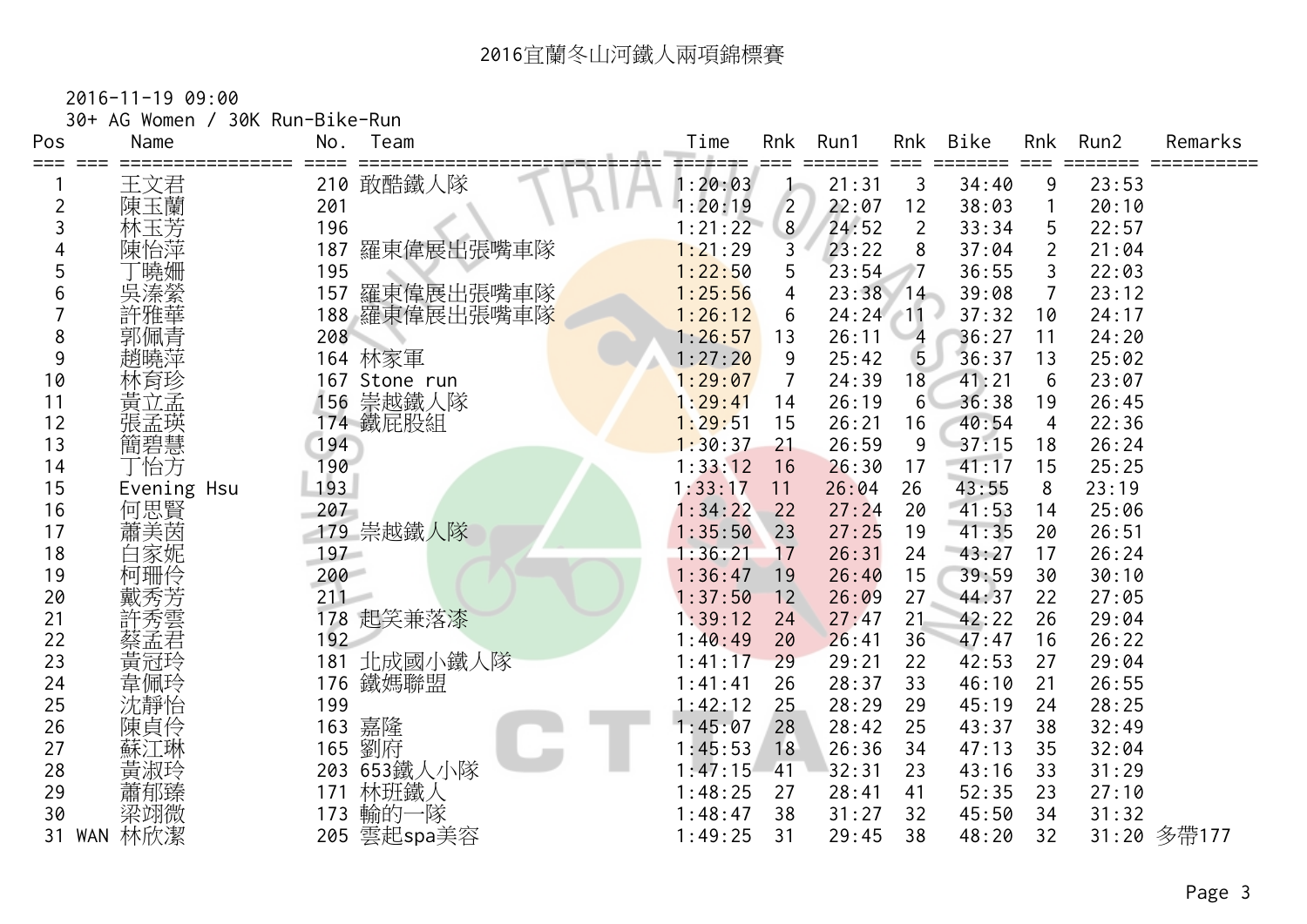| 彭淑玲<br>32<br>33 $*$<br>呂瑋珊<br>34<br>35<br>36<br>林秀真<br>37<br>丂嬣<br>38<br>王麗萍<br>39<br>干豫鳳<br>40<br>林庭斗<br>41<br>涂美玉<br>42<br>43<br>44<br>45<br>間自霖<br>DSQ 陳時嫣<br>DSQ 楊雅淳<br>DSQ 鄒沛晴<br>林惠香<br>DNF | 佳嘉快樂跑<br>177<br>呂家姐妹<br>166<br>204 胖腿家族<br>191<br>169 快樂巨堡<br>209<br>158<br>180<br>斯巴達鐵人隊<br>185 友達不自量力鐵<br>185 友達不自量力鐵<br>168 妞妞家族<br>189<br>172 林班鐵人<br>206 雲起spa美容<br>170 東風鐵人<br>160 Joy Sweet<br>162 Getbike騎士鐵人團<br>183 銳騎佰客鐵人隊 | 1:49:25<br>36<br>1:49:39<br>30<br>1:50:00<br>37<br>1:53:40<br>42<br>1:54:48<br>43<br>1:55:31<br>33<br>1:56:02<br>34<br>1:56:05<br>44<br>35<br>2:00:18<br>2:03:46<br>40<br>2:06:43<br>46<br>2:10:00<br>45<br>2:10:34<br>47<br>2:23:25<br>48<br>10<br>32<br>39<br>49 | 30:49<br>35<br>29:44<br>39<br>31:00<br>31<br>32:51<br>37<br>33:27<br>30<br>30:24<br>47<br>30:38<br>43<br>35:04<br>28<br>30:47<br>44<br>32:08<br>48<br>37:00<br>40<br>35:51<br>42<br>39:00<br>46<br>43:29<br>-45<br>25:51<br>30:12<br>13<br>32:02<br>10<br>47:37<br>49 | 47:39<br>31<br>50:41<br>28<br>45:41<br>39<br>48:19<br>37<br>45:32<br>43<br>55:27<br>29<br>53:19<br>36<br>45:01<br>44<br>53:49<br>42<br>56:19<br>41<br>52:26<br>45<br>53:04<br>47<br>54:15<br>46<br>53:53<br>48<br>33:04<br>12<br>39:01<br>25<br>37:23<br>40 | 30:58<br>29:15<br>33:21<br>32:31<br>35:50<br>29:41<br>32:06<br>36:01<br>35:43<br>35:19<br>37:17<br>41:06<br>37:19<br>46:03<br>24:28 BIKE少圈<br>28:32 BIKE少圈<br>34:41 BIKE少圈<br><b>DNF</b> |
|---------------------------------------------------------------------------------------------------------------------------------------------------------------------------------------------------|---------------------------------------------------------------------------------------------------------------------------------------------------------------------------------------------------------------------------------------|--------------------------------------------------------------------------------------------------------------------------------------------------------------------------------------------------------------------------------------------------------------------|-----------------------------------------------------------------------------------------------------------------------------------------------------------------------------------------------------------------------------------------------------------------------|-------------------------------------------------------------------------------------------------------------------------------------------------------------------------------------------------------------------------------------------------------------|------------------------------------------------------------------------------------------------------------------------------------------------------------------------------------------|
| DNF 蘇慧嫈<br>賽事環境: Air temperature 25-29 C<br>委                                                                                                                                                     | 184 銳騎佰客鐵人隊<br>事資訊: Run 5 km/1 lap; Bike 20 km/5 laps; Run 5 km/1 lap<br>劉玉峰/TPE;毛念祖/TPE;李新生/TPE;劉錫鑫/TPE;楊顯欽/TPE                                                                                                                      | 50                                                                                                                                                                                                                                                                 | 47:39<br>50                                                                                                                                                                                                                                                           |                                                                                                                                                                                                                                                             | <b>DNF</b>                                                                                                                                                                               |
| 仲裁<br>會:<br>黃金宏/TPE<br>判:                                                                                                                                                                         | 計時: Chinese Taipei Triathlon Association                                                                                                                                                                                              |                                                                                                                                                                                                                                                                    |                                                                                                                                                                                                                                                                       |                                                                                                                                                                                                                                                             | Print 2016-11-19, 21:40:06                                                                                                                                                               |
|                                                                                                                                                                                                   |                                                                                                                                                                                                                                       | CTTA                                                                                                                                                                                                                                                               |                                                                                                                                                                                                                                                                       |                                                                                                                                                                                                                                                             |                                                                                                                                                                                          |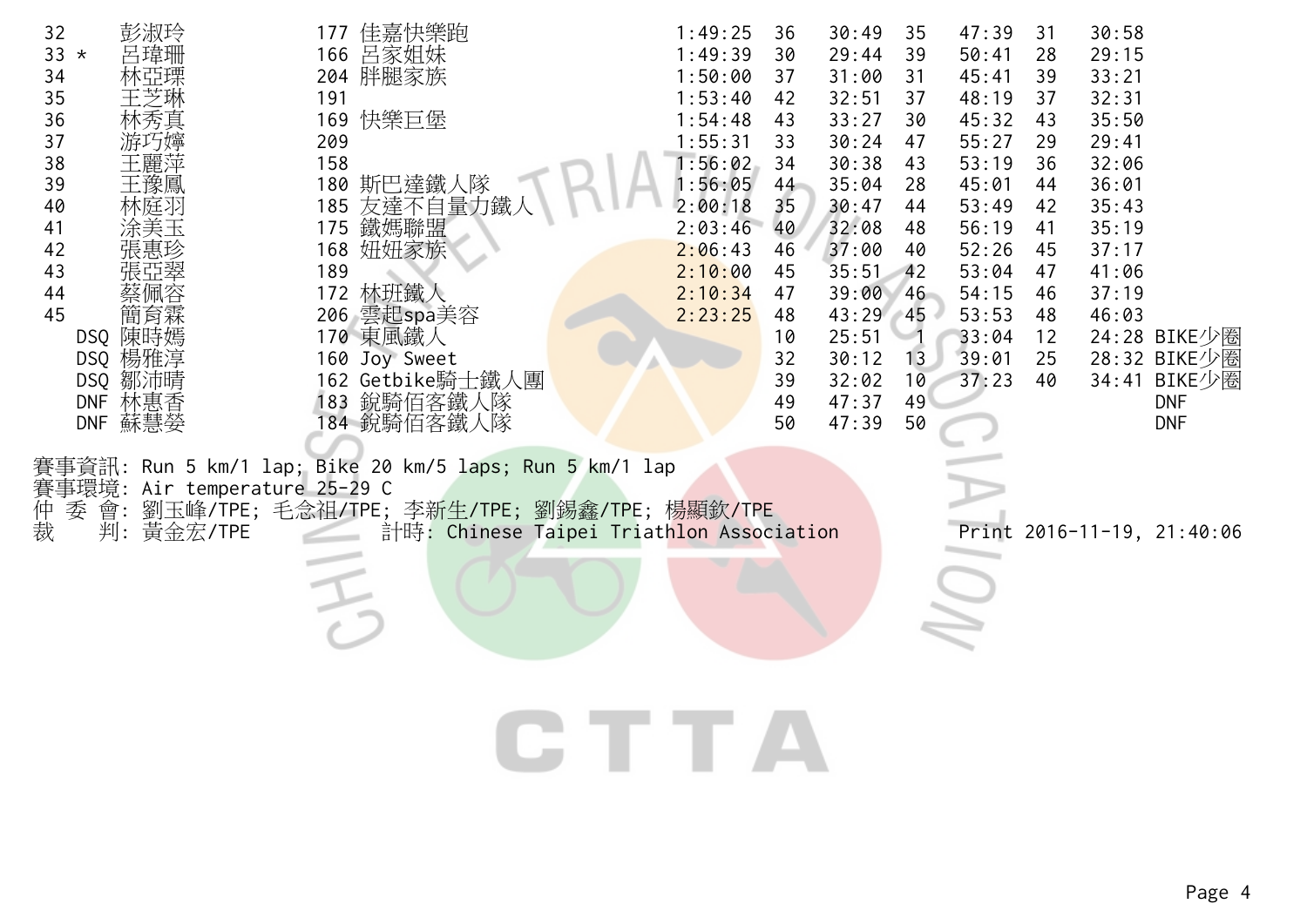| Pos           | 20-29 AG Women /<br>Name | 30K Run-Bike-Run<br>No.<br>Team | Time    | Rnk            | Run1  | Rnk             | Bike  | Rnk | Run2  | Remarks      |
|---------------|--------------------------|---------------------------------|---------|----------------|-------|-----------------|-------|-----|-------|--------------|
|               | 許雅喬                      | 147                             | 1:14:13 |                | 22:39 |                 | 31:25 |     | 20:10 |              |
|               | 周惠萱                      | 134 Getbike騎士鐵人團                | :27:45  | 5              | 25:42 | 2               | 36:58 |     | 25:06 |              |
|               |                          | 臺北市立大學<br>142                   | 1:29:04 | 6 <sup>1</sup> | 26:28 | 6               | 39:27 | 2   | 23:11 |              |
|               |                          | 東華大學鐵人隊<br>150                  | 1:30:19 | 9              | 27:58 | 3               | 38:01 | 5.  | 24:21 |              |
|               |                          | 臺北市立大學<br>132                   | 1:30:59 | 8              | 26:59 | 4               | 38:30 | 9   | 25:32 |              |
|               | 陳怡璇                      | 肥肥團<br>138                      | 1:31:48 |                | 26:47 | $\sim$ 7        | 39:48 | 8   | 25:14 |              |
|               | 倪云馡                      | 145                             | 1:32:33 | 3              | 25:33 | $-10$           | 43:08 | 4   | 23:53 |              |
| 8<br>$^\star$ | 彭璟喻                      | 臺北市立大學<br>133                   | 1:32:46 | 4              | 25:34 | 12              | 43:48 | 3   | 23:24 |              |
| 9             |                          | 臺北市立大學<br>141                   | 1:34:30 | 10             | 28:10 | 5 <sub>2</sub>  | 38:30 | 11  | 27:51 |              |
| 10            |                          | 銳騎佰客鐵人隊<br>143                  | 1:34:43 | 2              | 25:07 | 13 <sub>1</sub> | 44:39 | 6   | 24:58 |              |
| 11            | 令潔                       | 135 Getbike騎士鐵人團                | 1:43:23 | 13             | 30:11 | 9               | 42:26 | 12  | 30:47 |              |
| 12            |                          | 44                              | 1:46:16 | 15             | 31:47 | 11              | 43:32 | 13  | 30:59 |              |
| 13            |                          | 140 我是鐵人                        | 1:46:39 | 12             | 29:54 | 14              | 45:22 | 14  | 31:25 |              |
| 14            | 吳冠儀                      | 136 Getbike騎士鐵人團                | 1:46:40 | 14             | 30:17 | 8               | 41:52 | 16  | 34:32 |              |
| $15 *$        | 呂翊君                      | 139 呂家姐妹                        | 1:51:20 | 11             | 29:45 | 17              | 54:09 | 10  | 27:27 |              |
| 16            | 江玟靜                      | 149 金鷹二鐵                        | 1:52:22 | 16             | 31:50 | 15              | 48:47 | 15  | 31:46 |              |
| 17            | 張文翊                      | 146                             | 2:05:44 | 17             | 32:09 | 18              | 56:22 | 17  | 37:13 |              |
| DSQ           | 李云                       | 百威<br>137                       |         | 8              | 37:26 | 16              | 54:02 | 18  |       | 38:22 BIKE少圈 |
|               |                          |                                 |         |                |       |                 |       |     |       |              |

賽事資訊: Run 5 km/1 lap; Bike 20 km/5 laps; Run 5 km/1 lap

賽事環境: Air temperature 25-29 C

仲 委 會: 劉玉峰/TPE; 毛念祖/TPE; 李新生/TPE; 劉錫鑫/TPE; 楊顯欽/TPE

裁 判: 黃金宏/TPE 計時: Chinese Taipei Triathlon Association Print 2016-11-19, 21:40:06

CTTA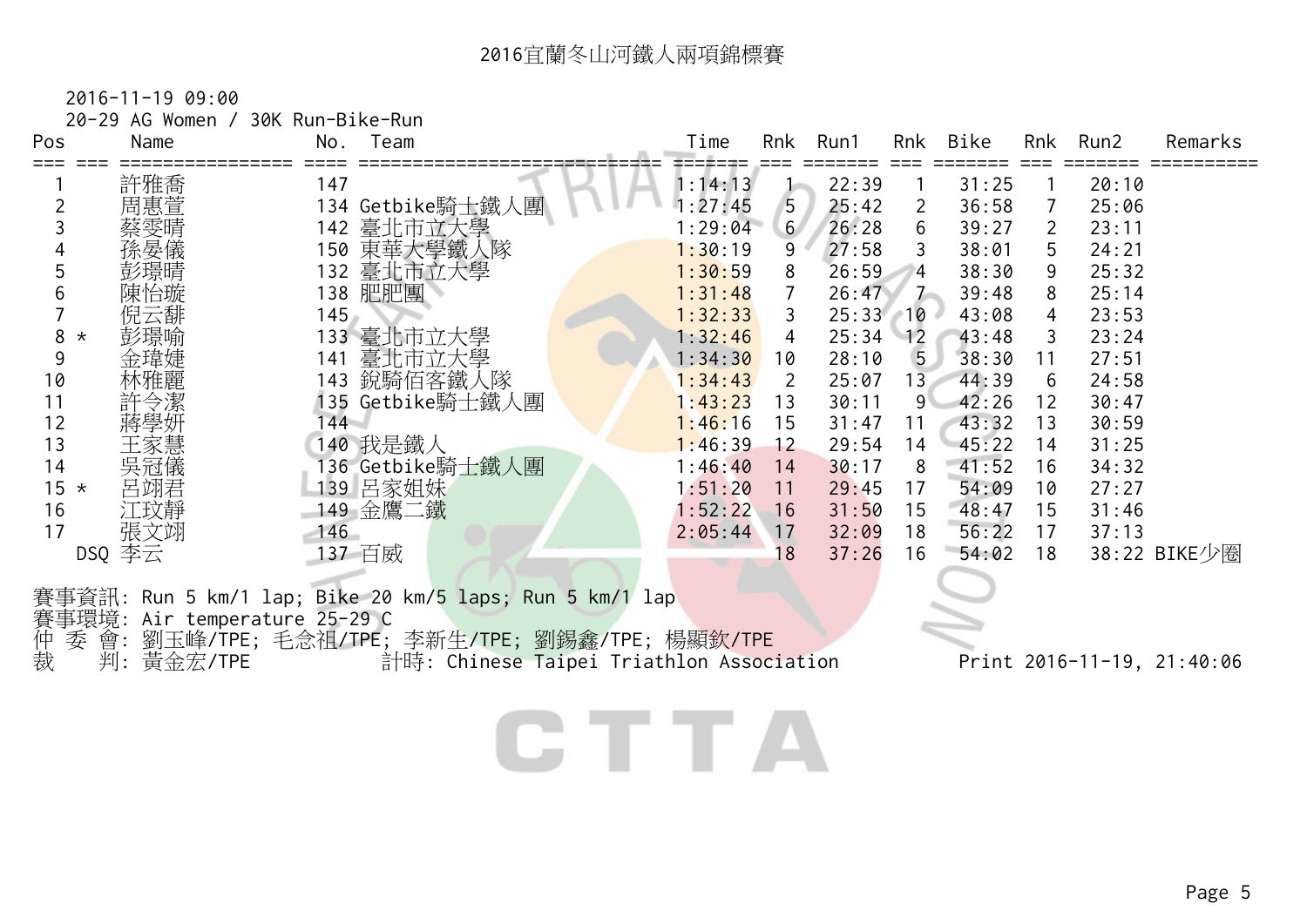| Name<br>Pos                                                                                                                                                                         | 13-19 AG Women / 30K Run-Bike-Run<br>No. Team                                                                                                                                                                                                                                                                                 | Time<br>Run1<br>Rnk<br>Bike<br>Rnk Run2<br>Rnk<br>Remarks                                                                                                                                                                                                                                                                                                                                                                                                                                                                                                                                                                                                                                                                                                                                                                      |
|-------------------------------------------------------------------------------------------------------------------------------------------------------------------------------------|-------------------------------------------------------------------------------------------------------------------------------------------------------------------------------------------------------------------------------------------------------------------------------------------------------------------------------|--------------------------------------------------------------------------------------------------------------------------------------------------------------------------------------------------------------------------------------------------------------------------------------------------------------------------------------------------------------------------------------------------------------------------------------------------------------------------------------------------------------------------------------------------------------------------------------------------------------------------------------------------------------------------------------------------------------------------------------------------------------------------------------------------------------------------------|
| $==$<br>莊薫名<br>$\overline{2}$<br>3<br>4<br>5<br>6<br>8<br>$\overline{9}$<br>10<br>11<br>黃力羚<br>12<br>林芝妤<br>$\star$<br>賽事環境: Air temperature 25-29 C<br>仲裁<br>會:<br>委<br>判: 黃金宏/TPE | 124<br>111<br>臺北市立大學<br>118 東風鐵人<br>122 我隨便啦反正都是第一<br>新北市錦和高中<br>121<br>117 臺北市立大學<br>115 東風鐵人<br>125<br>116 臺北市立大學<br>119 北成國小鐵人隊<br>113 五角家庭<br>$123 -$<br>120 北成國小鐵人隊<br>事資訊: Run 5 km/1 lap; Bike 20 km/5 laps; Run 5 km/1 lap<br>劉玉峰/TPE; 毛念祖/TPE; 李新生/TPE; 劉錫鑫/TPE; 楊顯欽/TPE<br>計時: Chinese Taipei Triathlon Association | 1:18:25<br>21:37<br>35:30<br>21:19<br>2<br>1:21:18<br>22:01<br>$\overline{2}$<br>38:20<br>20:58<br>3<br>3 <sup>7</sup><br>23:40<br>1:24:01<br>$\overline{2}$<br>38:09<br>22:13<br>3<br>1:28:51<br>5<br>25:36<br>5<br>39:54<br>23:22<br>4<br>25:53<br>25:09<br>41:04<br>1:32:05<br>$6\phantom{.}6$<br>6<br>4<br>$7 -$<br>25:28<br>1:34:05<br>26:28<br>42:10<br>5<br>$\overline{7}$<br>39:24<br>30:38<br>1:36:05<br>26:03<br>10<br>6<br>$\overline{4}$<br>1:36:25<br>26:35<br>27:32<br>8<br>42:19<br>8<br>8<br>$\overline{9}$<br>1:37:56<br>26:38<br>44:07<br>$\overline{7}$<br>27:11<br>9<br>29:05<br>1:46:35<br>29:26<br>48:06<br>12<br>9<br>10<br>1:47:39<br>31:43<br>10 <sup>1</sup><br>44:19<br>31:39<br>11<br>11<br>1:52:19<br>12<br>32:43<br>11<br>47:56<br>12<br>31:41<br>13<br><b>DNS</b><br>Print 2016-11-19, 21:40:06 |
|                                                                                                                                                                                     |                                                                                                                                                                                                                                                                                                                               |                                                                                                                                                                                                                                                                                                                                                                                                                                                                                                                                                                                                                                                                                                                                                                                                                                |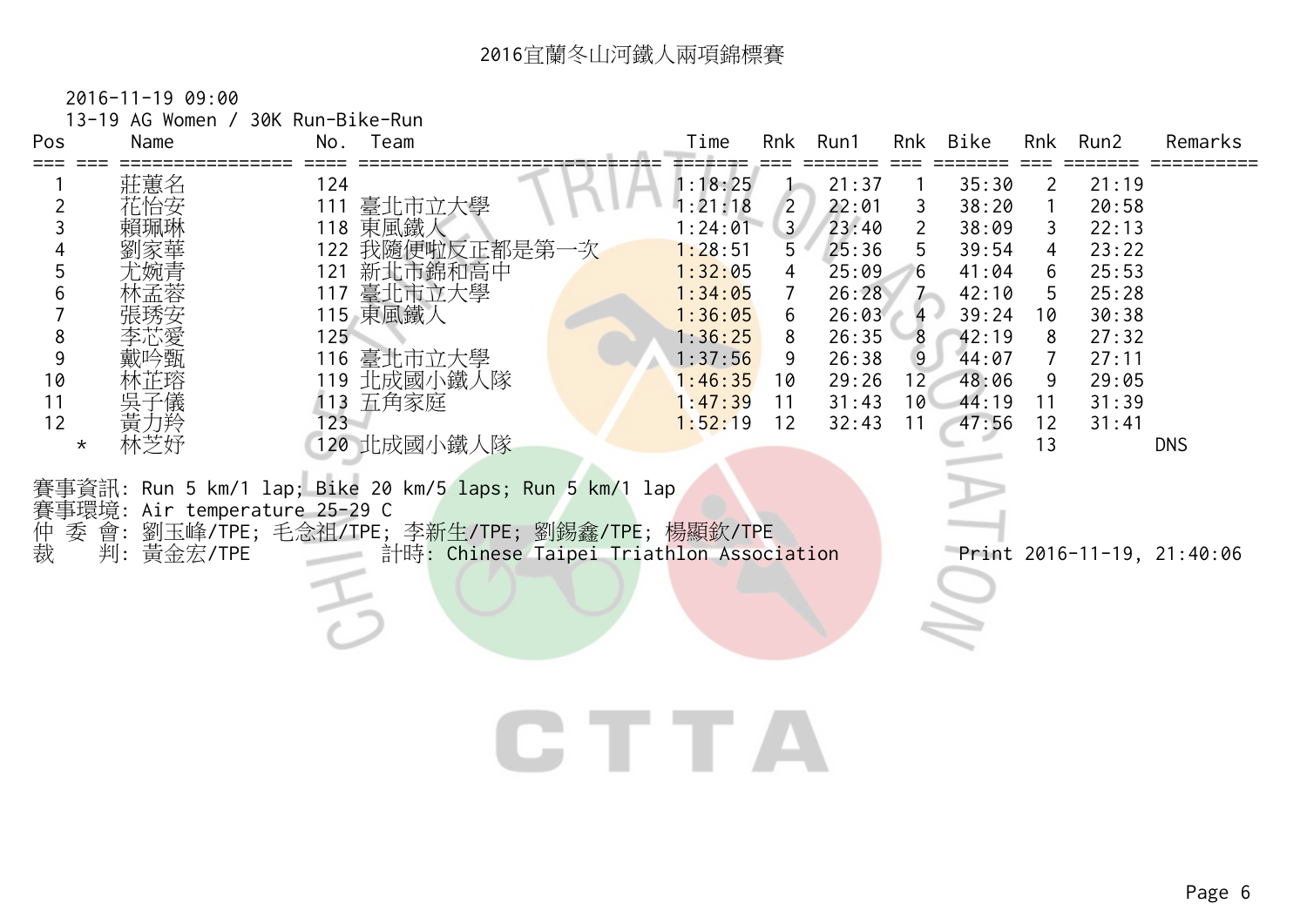| Pos<br>$==$                             | 60+ AG Men / 30K Run-Bike-Run<br>Name       | No.                                                                      | Team                                                                                                      | Time  |                                                                                      |                                                                                     | Rnk Run1                                                             | Rnk                                                                    | Bike                                                                 |                                 | Rnk Run2                                                             | Remarks                    |
|-----------------------------------------|---------------------------------------------|--------------------------------------------------------------------------|-----------------------------------------------------------------------------------------------------------|-------|--------------------------------------------------------------------------------------|-------------------------------------------------------------------------------------|----------------------------------------------------------------------|------------------------------------------------------------------------|----------------------------------------------------------------------|---------------------------------|----------------------------------------------------------------------|----------------------------|
| $\overline{2}$<br>3<br>4<br>5<br>6<br>8 | 林宗興<br>薫錦通<br>趙金四郎<br>黃朝成                   | 584<br>585<br>577 林班鐵ノ<br>578<br>583<br>580 林班鐵人<br>579 林班鐵人<br>581 輸的一隊 |                                                                                                           |       | 1:21:16<br>1:21:31<br>1:26:22<br>1:27:14<br>1:27:50<br>1:36:14<br>1:47:16<br>1:53:21 | $\overline{2}$<br>$\overline{4}$<br>6 <sup>7</sup><br>5<br>$\overline{7}$<br>9<br>8 | 23:16<br>24:05<br>25:13<br>24:31<br>22:41<br>28:15<br>33:29<br>33:19 | 4<br>2<br>$\mathfrak{Z}$<br>5<br>$\overline{7}$<br>$6 -$<br>$8 -$<br>9 | 36:18<br>35:30<br>35:57<br>39:15<br>43:32<br>42:13<br>43:50<br>43:57 | 2<br>4<br>6<br>5<br>7<br>8<br>9 | 21:42<br>21:57<br>25:13<br>23:29<br>21:39<br>25:46<br>29:58<br>36:06 |                            |
|                                         | DSQ 蘇耀宗                                     | 576                                                                      | 賽事資訊: Run 5 km/1 lap; Bike 20 km/5 laps; Run <mark>5 km/1 lap</mark>                                      |       |                                                                                      | 3                                                                                   | 23:20                                                                |                                                                        | 30:40                                                                | $\mathbf{3}$                    |                                                                      | 21:48 BIKE少圈               |
| 仲裁<br>委                                 | 賽事環境: Air temperature 25-29 C<br>判: 黃金宏/TPE | E                                                                        | 會: 劉玉峰/TPE; 毛念祖/TPE; 李新生/TPE; 劉錫鑫/ <mark>TPE; 楊</mark> 顯欽/TPE<br>計時: Chinese Taipei Triathlon Association |       |                                                                                      |                                                                                     |                                                                      |                                                                        |                                                                      |                                 |                                                                      | Print 2016-11-19, 21:40:06 |
|                                         |                                             |                                                                          |                                                                                                           | CHITA |                                                                                      |                                                                                     |                                                                      |                                                                        |                                                                      |                                 |                                                                      |                            |
|                                         |                                             |                                                                          |                                                                                                           |       |                                                                                      |                                                                                     |                                                                      |                                                                        |                                                                      |                                 |                                                                      |                            |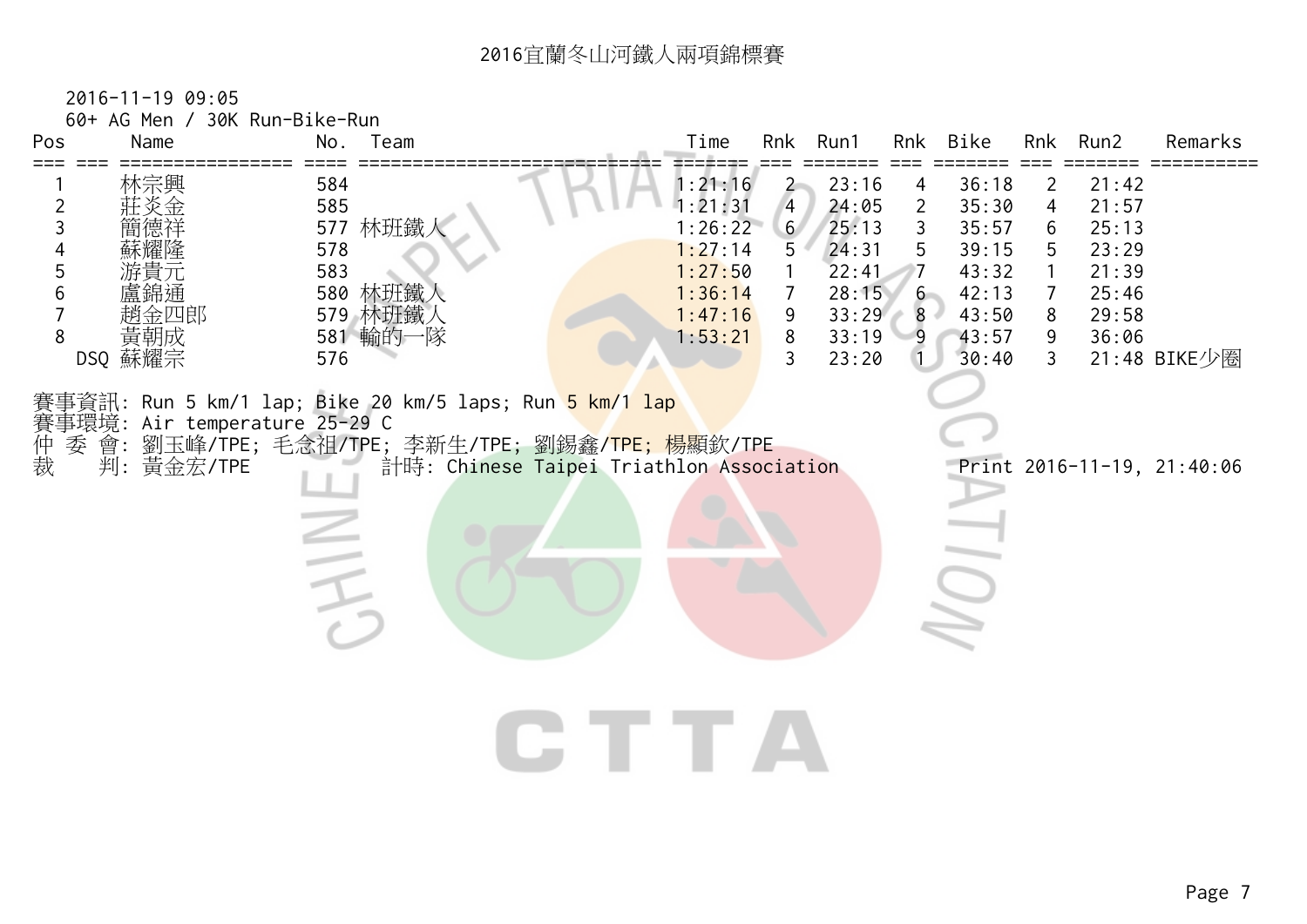| Pos<br>Name                   | No. Team                                                | Time    | Rnk            | Run1  | Rnk             | Bike  |    | Rnk Run2 | Remarks      |
|-------------------------------|---------------------------------------------------------|---------|----------------|-------|-----------------|-------|----|----------|--------------|
| 黃明龍                           | 564 汐止走路隊                                               | 1:06:53 |                | 18:39 | 2               | 32:03 |    | 16:12    |              |
| 何添旺                           | 558 蘇澳                                                  | 1:17:46 | $\overline{2}$ | 21:13 | 3               | 35:57 | 3  | 20:38    |              |
| 吳余墻                           | 556 林家軍                                                 | 1:21:22 | $\overline{4}$ | 23:15 | 4               | 37:31 | 2  | 20:36    |              |
| 陳朝盛                           | 569                                                     | 1:30:24 | 5              | 23:34 | 11              | 44:26 | 5  | 22:24    |              |
| 劉玉麟                           | 565 起笑兼落漆                                               | 1:32:07 | 6              | 26:55 | 6               | 40:06 | 6  | 25:06    |              |
| 張澄泉                           | 560 林班鐵人                                                | 1:33:06 |                | 28:36 | $5 -$           | 39:23 | 7  | 25:09    |              |
| 賴啟明                           | 561 林班鐵人                                                | 1:41:20 | 8              | 29:45 | $-9$            | 42:18 | 8  | 29:18    |              |
| 游本超<br>8                      | 557 林班鐵人                                                | 1:41:50 | 10             | 31:14 |                 | 40:42 | 9  | 29:55    |              |
| 簡進                            | 566 羅東偉展出張嘴車隊                                           | 1:55:05 | 9              | 31:00 | 13 <sub>1</sub> | 50:45 | 10 | 33:20    |              |
| 黃明章<br>10                     | 563 林班鐵人                                                | 1:55:22 | 14             | 35:29 | 8.              | 41:52 | 12 | 38:02    |              |
| 一夫                            | 562 林班鐵人                                                | 1:55:31 | 11             | 31:35 | 10 <sup>1</sup> | 44:17 | 13 | 39:41    |              |
| 林敬洲<br>12 WAN                 | 567                                                     | 1:59:59 | 12             | 32:59 | 14              | 51:55 | 11 |          | 35:06 跑錯重跑   |
| 游國基<br>13                     | 559 林班鐵人                                                | 2:00:23 | 13             | 33:10 | 12 <sup>2</sup> | 47:29 | 14 | 39:46    |              |
| DSQ 黄中人                       | 568                                                     |         |                | 21:49 |                 | 30:09 | 4  |          | 21:23 BIKE少圈 |
|                               |                                                         |         |                |       |                 |       |    |          |              |
| 賽事環境: Air temperature 25-29 C | 賽事資訊: Run 5 km/1 lap; Bike 20 km/5 laps; Run 5 km/1 lap |         |                |       |                 |       |    |          |              |

出<br>裁 委 會: 劉玉峰/TPE; 毛念祖/TPE; 李新生/TPE; 劉錫鑫/TPE; 楊顯欽/TPE 裁 判: 黃金宏/TPE 計時: Chinese Taipei Triathlon Association Print 2016-11-19, 21:40:06

## CTTA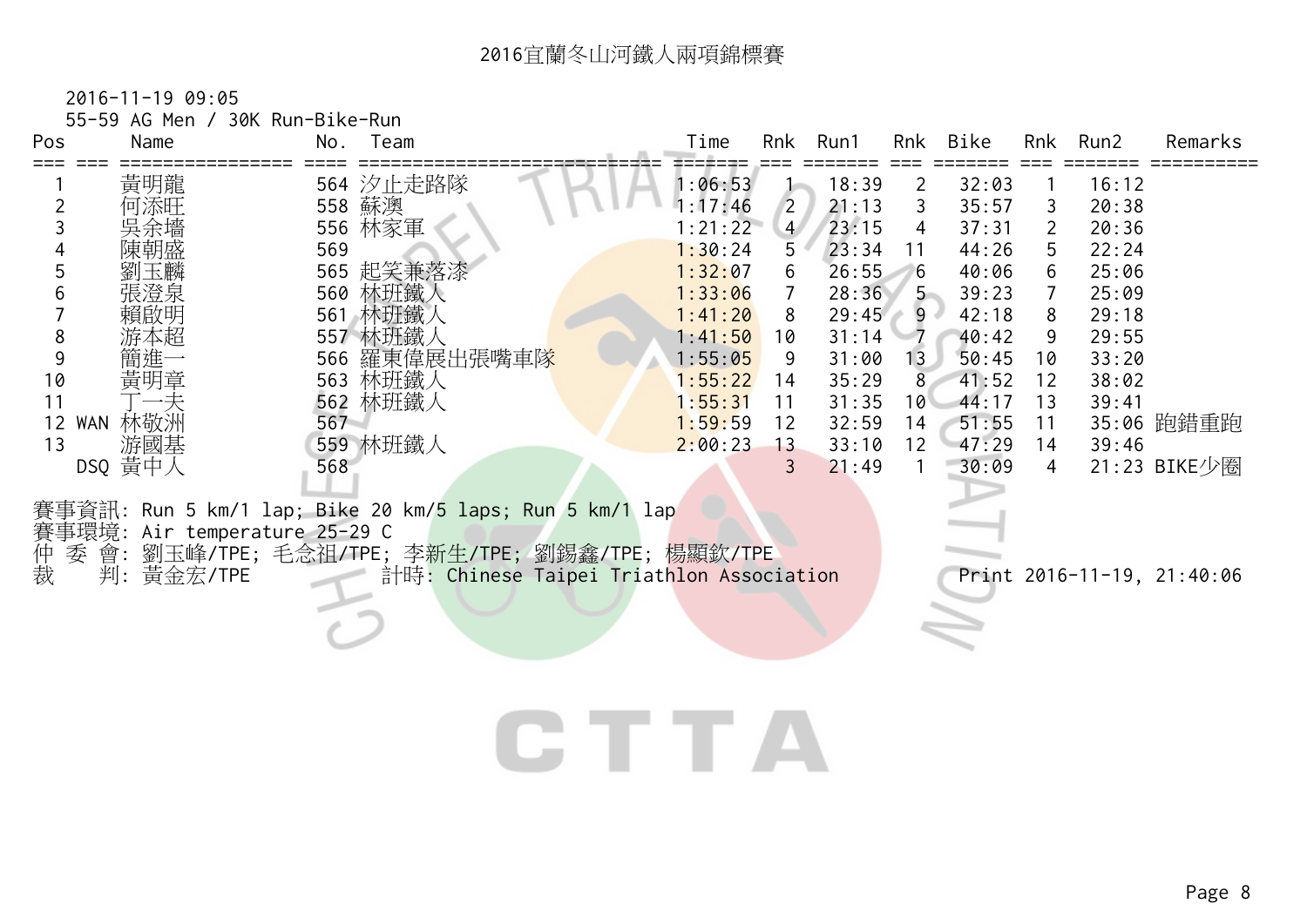50-54 AG Men / 30K Run-Bike-Run

| Pos | Name       | Team<br>No.                                             | Time    | Rnk            | Run1  | Rnk             | Bike  |    | Rnk Run2 | Remarks |
|-----|------------|---------------------------------------------------------|---------|----------------|-------|-----------------|-------|----|----------|---------|
|     | 張璁         | 551                                                     | 1:06:46 | $\overline{2}$ | 19:40 |                 | 30:16 | 2  | 16:51    |         |
|     | Ceri Lines | 548                                                     | : 07:54 | $\overline{3}$ | 19:41 | 3               | 31:58 |    | 16:16    |         |
|     | 黃太山        | 546                                                     | 1:11:08 | $\mathcal{L}$  | 19:15 | 6               | 34:45 | 3  | 17:08    |         |
|     | 鐘文馮        | 540                                                     | 1:12:07 | 5              | 21:10 | 4               | 32:44 | 4  | 18:14    |         |
|     | 游泰瑜        | 532                                                     | 1:12:39 | 4              | 21:03 | 5               | 32:49 | 5  | 18:48    |         |
|     | 張煥森        | 531                                                     | 1:13:57 | 8              | 22:45 | $2 -$           | 31:10 |    | 20:03    |         |
|     | 江洽榮        | 538                                                     | 1:16:10 | 7              | 21:53 | $7 \cdot$       | 34:55 | 6  | 19:23    |         |
| 8   | 詹岳達        | 533 林班鐵人                                                | 1:18:36 | 6              | 21:15 | 9               | 36:27 | 9  | 20:55    |         |
| 9   | 侯明利        | 545                                                     | 1:18:48 | 9              | 23:14 | 8               | 35:18 | 8  | 20:17    |         |
| 10  | 劉錦榮        | 549                                                     | 1:23:35 | 10             | 23:51 | 10              | 37:12 | 12 | 22:34    |         |
| 11  | 莊汝勇        | 544                                                     | 1:24:47 | 11             | 24:39 | 12 <sup>1</sup> | 37:27 | 13 | 22:42    |         |
| 12  | 林訓獎        | 543                                                     | 1:25:40 | 12             | 24:56 | 13              | 39:18 | 10 | 21:27    |         |
| 13  | 高果偉        | 541                                                     | 1:26:49 | 13             | 25:06 | 14              | 39:54 | 11 | 21:50    |         |
| 14  | 高和元        | 534 妞妞家族                                                | 1:31:13 | 16             | 27:23 | 16              | 41:08 | 14 | 22:43    |         |
| 15  | 徐東平        | 535 崇越鐵人隊                                               | 1:33:02 | 15             | 26:26 | 11              | 37:15 | 18 | 29:22    |         |
| 16  |            | 536 永不放棄大帥哥天團                                           | 1:40:24 | 18             | 28:51 | 15              | 39:56 | 19 | 31:38    |         |
| 17  | 李順益        | 550                                                     | 1:41:00 | 17             | 28:08 | 18              | 45:12 | 17 | 27:42    |         |
| 18  | 張正宜        | 547                                                     | 1:43:46 | 14             | 25:59 | 20              | 53:19 | 15 | 24:30    |         |
| 19  | 巫志堅        | 537 永不放棄大帥哥天團                                           | 1:44:24 | 20             | 37:04 | 17              | 42:50 | 16 | 24:31    |         |
| 20  | 呂南暉        | 553                                                     | 1:53:32 | 19             | 31:29 | 19              | 47:07 | 20 | 34:57    |         |
|     |            | 賽事資訊: Run 5 km/1 lap; Bike 20 km/5 laps; Run 5 km/1 lap |         |                |       |                 |       |    |          |         |

賽事環境: Air temperature 25-29 C

仲 委 會: 劉玉峰/TPE; 毛念祖/TPE; 李新生/TPE; 劉錫鑫/TPE; 楊顯欽/TPE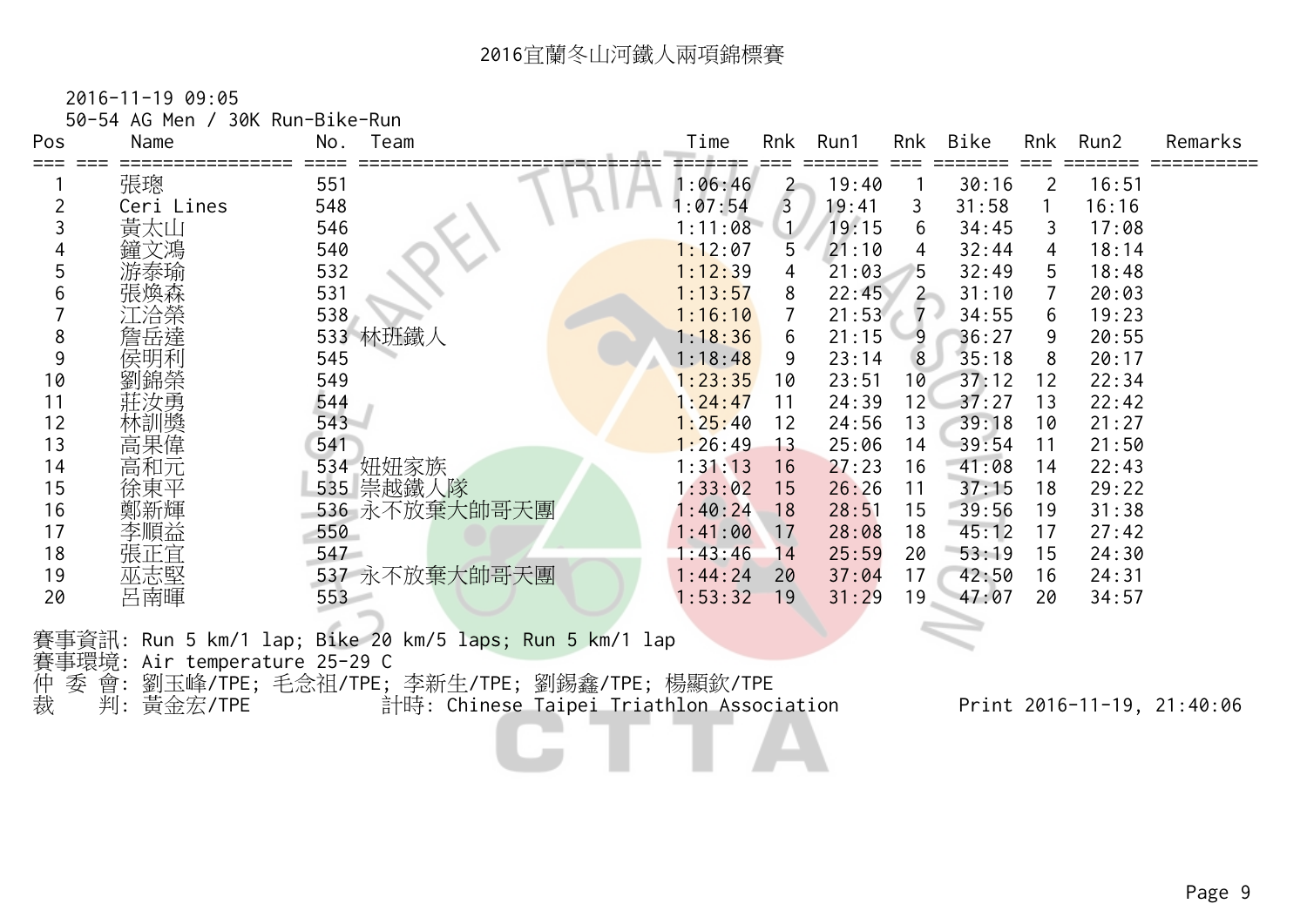| Pos<br>=== | 45-49 AG Men /<br>Name | 30K Run-Bike-Run<br>No. | Team          | Time    | Rnk            | Run1  | Rnk               | <b>Bike</b> | Rnk            | Run2  | Remarks |
|------------|------------------------|-------------------------|---------------|---------|----------------|-------|-------------------|-------------|----------------|-------|---------|
|            | 蘇英超                    | 498                     | 汐止走路隊         | 1:06:13 |                | 18:38 | $\overline{2}$    | 31:19       | 3              | 16:16 |         |
| 2          | 林文國                    | 491                     | 林家軍           | 1:06:26 | $\overline{2}$ | 18:43 | 4                 | 31:41       |                | 16:03 |         |
| 3          | 吳介文                    | 515                     |               | 1:06:41 | 3 <sup>7</sup> | 18:56 | 3                 | 31:32       | 2              | 16:15 |         |
|            | 吳麒明                    |                         | 500 崇越鐵人隊     | 1:07:29 | 4              | 19:44 |                   | 30:19       | 4              | 17:27 |         |
| 5          | 石宏昌                    |                         | 487 Stone run | 1:10:26 | 5              | 20:00 | 7                 | 32:13       | 5              | 18:14 |         |
| 6          | 覃有新                    | 486                     | 同步單車鐵人        | 1:11:42 | 6              | 20:59 | $5 -$             | 31:48       | $\overline{7}$ | 18:56 |         |
|            | 林明雄                    |                         | 510 波麗士鐵人     | 1:13:47 | 11             | 22:15 | $6 -$             | 32:00       | 8              | 19:33 |         |
| 8          | 朱正宏                    | 528                     |               | 1:14:50 | 7              | 21:41 | 8                 | 32:23       | 11             | 20:47 |         |
| 9          | 黎博彥                    | 520                     |               | 1:16:12 | 10             | 22:06 | $12 \overline{ }$ | 35:37       | 6              | 18:30 |         |
| 10         | 毛世傑宗                   |                         | 526 IVY鐵人隊    | 1:16:36 | 12             | 22:18 | 11                | 34:17       | 9              | 20:02 |         |
| 11         |                        | 516                     |               | 1:17:44 | 8              | 21:41 | 10                | 33:54       | 12             | 22:10 |         |
| 12         | 胡文斌                    | 509                     |               | 1:19:24 | 9              | 22:05 | 14                | 36:34       | 10             | 20:46 |         |
| 13         | 林思學                    | 508                     |               | 1:24:30 | 15             | 24:46 | 13                | 36:11       | 15             | 23:34 |         |
| $14 *$     | 陳佑汲                    |                         | 499 崇越鐵人隊     | 1:26:06 | 13             | 23:11 | 18                | 39:13       | 17             | 23:42 |         |
| 15         | 葉永南                    | 513                     |               | 1:27:16 | 16             | 25:10 | 15                | 37:40       | 18             | 24:27 |         |
| 16         | 張志維                    |                         | 507 羅東偉展出張嘴車隊 | 1:29:22 | 17             | 25:11 | 16                | 37:51       | 23             | 26:21 |         |
| 17         | 郭柏淵                    |                         | 490 田徑隊       | 1:29:50 | 20             | 25:47 | 24                | 40:44       | 14             | 23:20 |         |
| 18         | 何振榮                    | $521 -$                 |               | 1:30:07 | 18             | 25:12 | 19                | 39:18       | 21             | 25:38 |         |
| 19         | 湯乾坤                    |                         | 506 永不放棄大帥哥天團 | 1:30:58 | 28             | 28:50 | 21                | 39:57       | 13             | 22:12 |         |
| 20         | 曾國達                    | 519                     |               | 1:31:24 | 19             | 25:38 | 23                | 40:30       | 20             | 25:17 |         |
| 21         | 呂學穎                    | 524                     |               | 1:33:08 | 24             | 27:36 | 20                | 39:47       | 22             | 25:46 |         |
| 22         | 楊耀光                    | 517                     |               | 1:33:47 | 21             | 26:01 | 27                | 42:54       | 19             | 24:53 |         |
| 23 $\star$ | 顏秉鈞                    | 501                     | 崇越鐵人隊         | 1:34:15 | 14             | 24:11 | 34                | 46:29       | 16             | 23:36 |         |
| 24         | 魏義雄                    | 505                     | 允波堅固防衛鐵人隊     | 1:35:44 | 25             | 27:46 | 22                | 40:00       | 25             | 28:00 |         |
| 25         | 黃添宗                    | 495                     | 林班鐵人          | 1:37:41 | 29             | 29:53 | 17                | 38:57       | 27             | 28:51 |         |
| 26         | 李浩立                    | 504                     | 碩陽兒童學苑        | 1:38:59 | 23             | 27:26 | 26                | 42:48       | 26             | 28:45 |         |
| 27         | 吳傑銘                    | 492                     | 五角家庭          | 1:42:39 | 26             | 28:10 | 32                | 44:52       | 28             | 29:39 |         |
| 28         | 李得勝                    | 494                     | 快樂巨堡          | 1:43:14 | 22             | 26:44 | 35                | 49:33       | 24             | 26:58 |         |
| 29         | 潘宜辰                    | 525                     |               | 1:48:42 | 33             | 30:44 | 33                | 45:36       | 31             | 32:23 |         |
| 30         | 李永裕                    |                         | 488 兄弟        | 1:50:03 | 36             | 32:00 | 30                | 44:39       | 32             | 33:25 |         |
| 31         | 林志堅                    | 514                     |               | 1:51:57 | 35             | 31:31 | 36                | 49:52       | 29             | 30:35 |         |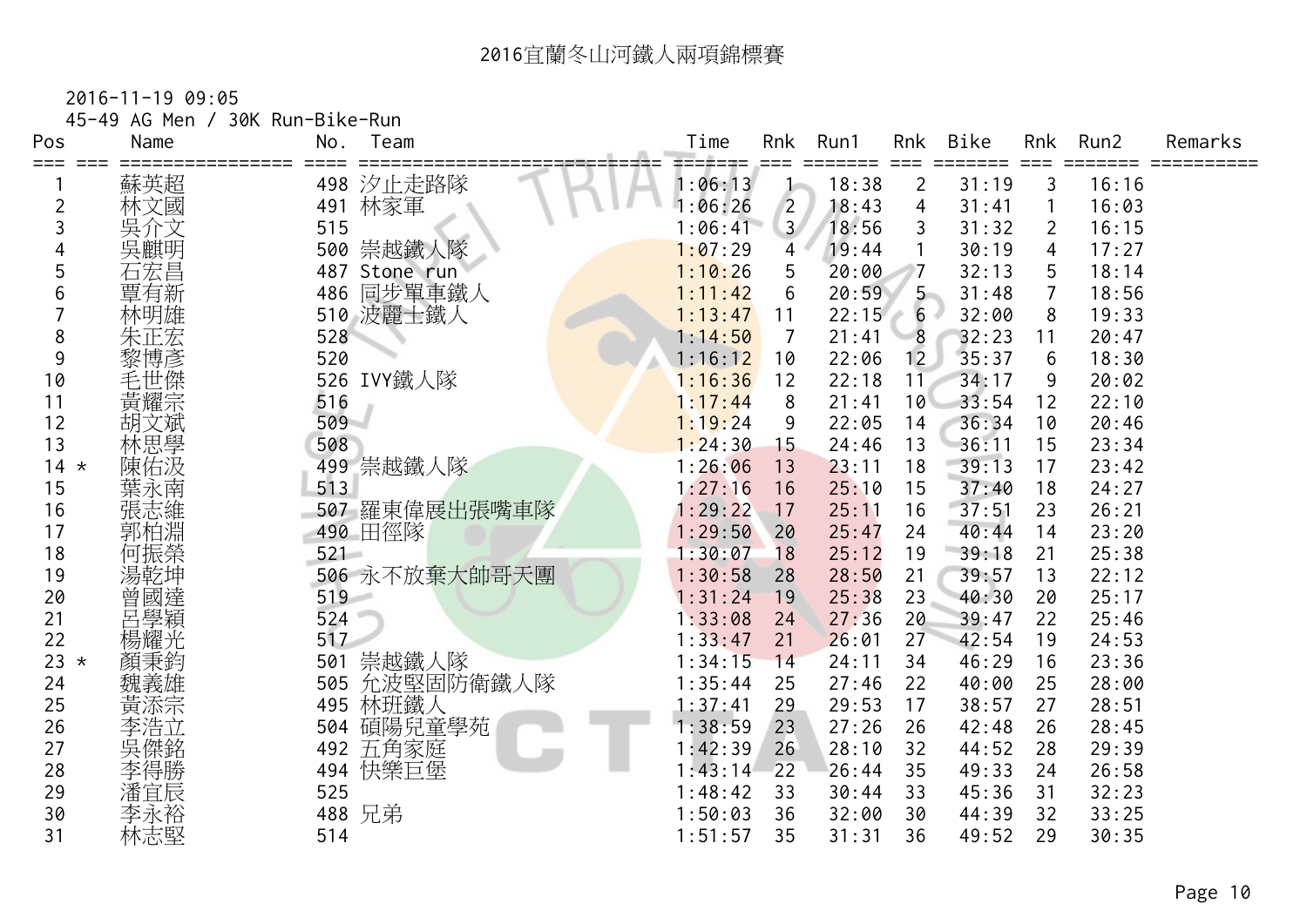| 李永泉<br>32<br>33<br>李兆陞<br>長隆<br>34<br>35<br>$36\,$<br>37<br>38<br>劉韋辰<br>DSQ 簡誌洋 | 489 兄弟<br>503 碩陽兒童學苑<br>512<br>497 林班鐵人<br>496 林班鐵人<br>493 妞妞家族<br>522<br>527                                                                                                               | 1:52:22<br>38<br>1:54:06<br>37<br>1:55:48<br>27<br>1:55:58<br>31<br>1:55:59<br>34<br>2:01:42<br>30<br>2:03:57<br>39<br>32 | 34:09<br>31<br>32:37<br>28<br>28:38<br>29<br>30:41<br>38<br>31:04<br>25<br>30:20<br>39<br>34:46<br>37<br>30:42<br>9 | 44:48<br>33<br>43:39<br>37<br>44:16<br>38<br>53:06<br>30<br>40:53<br>39<br>54:06<br>36<br>52:11<br>35<br>33:53<br>34 | 33:26<br>37:50<br>42:55<br>32:12<br>44:03<br>37:17<br>37:01<br>34:00 BIKE少圈 |
|----------------------------------------------------------------------------------|---------------------------------------------------------------------------------------------------------------------------------------------------------------------------------------------|---------------------------------------------------------------------------------------------------------------------------|---------------------------------------------------------------------------------------------------------------------|----------------------------------------------------------------------------------------------------------------------|-----------------------------------------------------------------------------|
| 賽事環境:                                                                            | 賽事資訊: Run 5 km/1 lap; Bike 20 km/5 laps; Run 5 km/1 lap<br>Air temperature 25-29 C                                                                                                          |                                                                                                                           |                                                                                                                     |                                                                                                                      |                                                                             |
| 仲裁<br>委                                                                          | 會: 劉玉峰/TPE; 毛念祖/TPE; 李新生/TPE; 劉錫 <mark>鑫/TPE; 楊顯欽/</mark> TPE<br>判: 黃金宏/TPE                  計時: Chinese Ta <mark>ipei Triathlon Ass</mark> oc:<br>計時: Chinese Taipei Triathlon Association |                                                                                                                           |                                                                                                                     |                                                                                                                      | Print 2016-11-19, 21:40:06                                                  |
|                                                                                  |                                                                                                                                                                                             |                                                                                                                           |                                                                                                                     | <b>Contract Contract</b>                                                                                             |                                                                             |
|                                                                                  |                                                                                                                                                                                             | CTTA                                                                                                                      |                                                                                                                     |                                                                                                                      |                                                                             |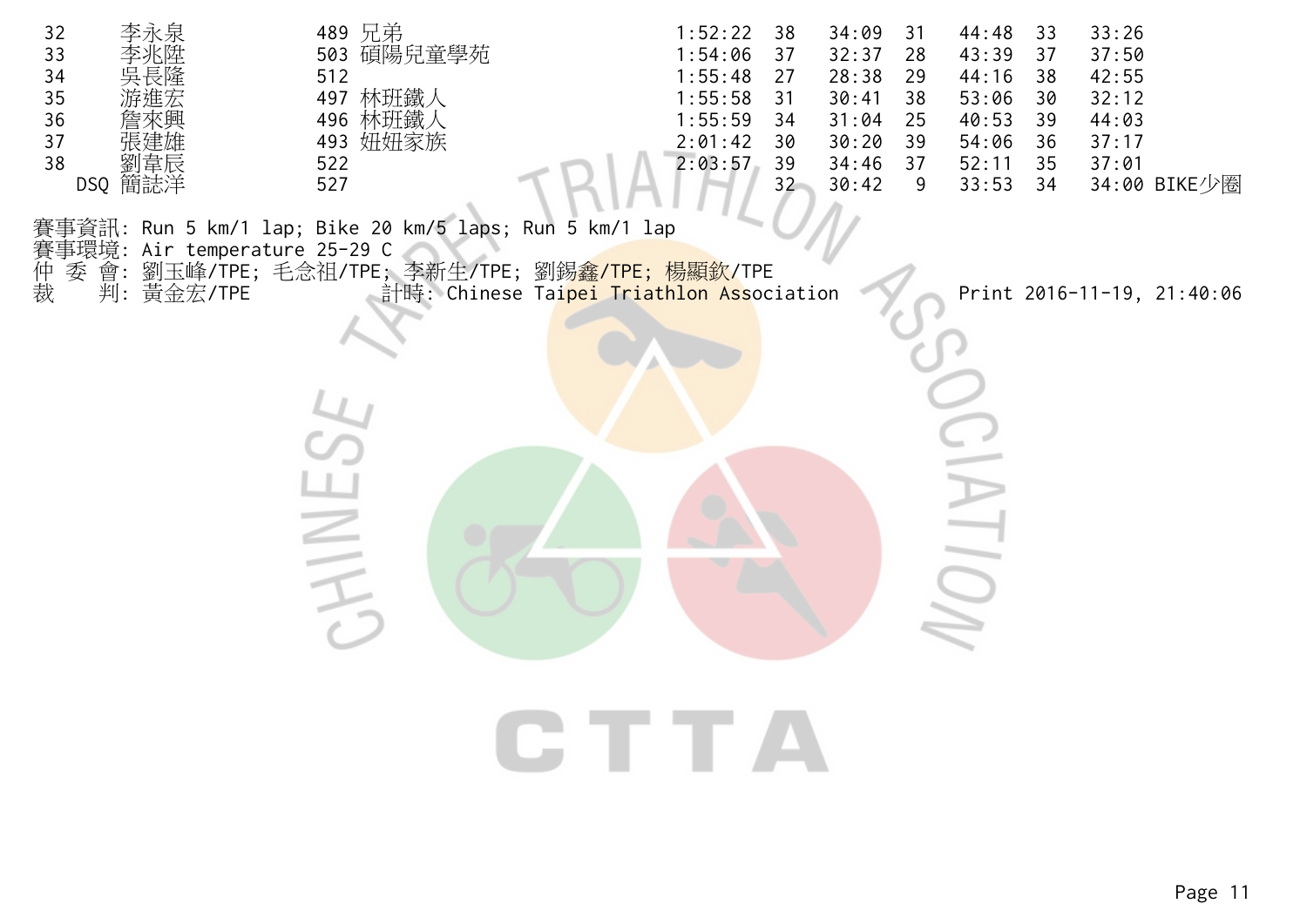| Pos<br>===     | 40-44 AG Men /<br>Name | 30K Run-Bike-Run<br>No. | Team          | Time    | Rnk            | Run1       | Rnk<br>$==$       | <b>Bike</b><br>===== | Rnk            | Run2  | Remarks |
|----------------|------------------------|-------------------------|---------------|---------|----------------|------------|-------------------|----------------------|----------------|-------|---------|
|                | 莊順發                    |                         | 452 汐止走路隊     | 1:03:41 |                | 18:09      |                   | 29:58                |                | 15:36 |         |
| $\overline{2}$ | 黃博裕                    | 437                     | 佳嘉快樂跑         | 1:11:50 | $\overline{4}$ | 20:37      | 5                 | 33:53                | $\overline{2}$ | 17:21 |         |
| 3              | 張瑞龍                    |                         | 440 蘇澳        | 1:12:24 | 3 <sup>7</sup> | 20:09      | 3                 | 33:21                | 5              | 18:55 |         |
|                | 林志明                    | 469                     |               | 1:13:19 | 8              | 21:19      | 4                 | 33:41                | 4              | 18:20 |         |
| 5              | 賴孟祥                    | 458                     | 北成國小鐵人隊       | 1:15:00 | 5              | 20:57      | $\overline{2}$    | 33:08                | 8              | 20:56 |         |
| 6<br>$^\star$  | 李萬得                    | 466                     |               | 1:15:12 | $\overline{2}$ | $20:07$ 14 |                   | 36:50                | 3              | 18:15 |         |
|                | 余斯逸                    |                         | 436 北成國小鐵人隊   | 1:15:52 | 6              | 21:04      | 8 <sup>1</sup>    | 35:11                | 6              | 19:38 |         |
| 8              | 蘇育良                    |                         | 457 北成國小鐵人隊   | 1:17:05 | $\overline{7}$ | 21:15      | 10                | 35:53                | 7              | 19:57 |         |
| 9              | 林朝陽                    | 463                     |               | 1:17:51 | 9              | 21:38      | $\overline{7}$    | 35:08                | 10             | 21:06 |         |
| 10             | 施俊宇                    | 476                     |               | 1:20:15 | 10             | 23:22      | 11                | 35:57                | 9              | 20:57 |         |
| 11             | 高成德                    |                         | 442 妞妞家族      | 1:21:26 | 11             | 23:41      | $6^{\circ}$       | 34:41                | 12             | 23:05 |         |
| 12             | 鄧浩敦                    | $473 -$                 |               | 1:24:31 | 13             | 24:36      | $12 \overline{ }$ | 36:15                | 13             | 23:40 |         |
| 13             | 陳德星                    | 472                     |               | 1:26:15 | 12             | 24:13      | 18                | 39:37                | 11             | 22:25 |         |
| 14             | 游景睿                    |                         | 456 北成國小鐵人隊   | 1:29:16 | 23             | 27:58      | 13                | 36:18                | 15             | 25:01 |         |
| 15             | 吳武宏                    |                         | 449 露跑家庭      | 1:30:58 | 29             | 29:13      | 15                | 37:24                | 14             | 24:21 |         |
| 16             | 陳銘勝                    | 471                     |               | 1:34:29 | 24             | 28:09      | 16                | 38:35                | 19             | 27:47 |         |
| 17             | 林益壽                    | 462                     |               | 1:35:01 | 15             | 26:07      | 22                | 41:00                | 21             | 27:55 |         |
| 18             | 莫毓倫                    | 478                     |               | 1:35:20 | 18             | 26:33      | 26                | 41:46                | 17             | 27:02 |         |
| 19             | 陳錦賢                    |                         | 455 斯巴達鐵人隊    | 1:37:49 | 16             | 26:24      | 28                | 43:34                | 20             | 27:53 |         |
| 20             | 吳東吉                    |                         | 450 露跑家庭      | 1:39:40 | 33             | 30:53      | 24                | 41:19                | 18             | 27:29 |         |
| 21             | 林松年                    |                         | 460 永不放棄大帥哥天團 | 1:40:12 | 26             | 28:45      | 20                | 40:02                | 27             | 31:25 |         |
| 22             | 葉俊宏                    |                         | 461 永不放棄大帥哥天團 | 1:40:13 | 28             | 28:48      | 23                | 41:03                | 23             | 30:22 |         |
| 23             | 方慶麟                    |                         | 454 噶瑪蘭鐵人     | 1:40:15 | 25             | 28:11      | 19                | 39:46                | 29             | 32:19 |         |
| 24 $*$         | 黃致開                    | 448                     | 鐵屁股組          | 1:40:41 | 17             | 26:32      | 32                | 47:16                | 16             | 26:54 |         |
| 25             | 韋兆章                    | 464                     |               | 1:40:45 | 27             | 28:46      | 21                | 40:54                | 26             | 31:07 |         |
| 26             | 陳麒仰                    |                         | 480 653鐵人小隊   | 1:42:16 | 20             | 27:31      | 27                | 43:16                | 28             | 31:29 |         |
| 27             | 林保琪                    | 444                     | 快樂巨堡          | 1:42:50 | 22             | 27:53      | 25                | 41:22                | 33             | 33:36 |         |
| 28             | 謝松熹                    | 451                     | 露跑家庭          | 1:44:33 | 32             | 30:53      | 29                | 43:59                | 22             | 29:42 |         |
| 29             |                        | 481                     | 胖腿家族          | 1:45:00 | 14             | 26:00      | 30                | 45:40                | 32             | 33:22 |         |
| 30             | 曹貿鑫龍                   | 477                     |               | 1:50:17 | 31             | 30:31      | 31                | 45:45                | 34             | 34:02 |         |
| 31             | 李文銓                    |                         | 447 林班鐵人      | 1:50:18 | 21             | 27:42      | 34                | 49:55                | 31             | 32:42 |         |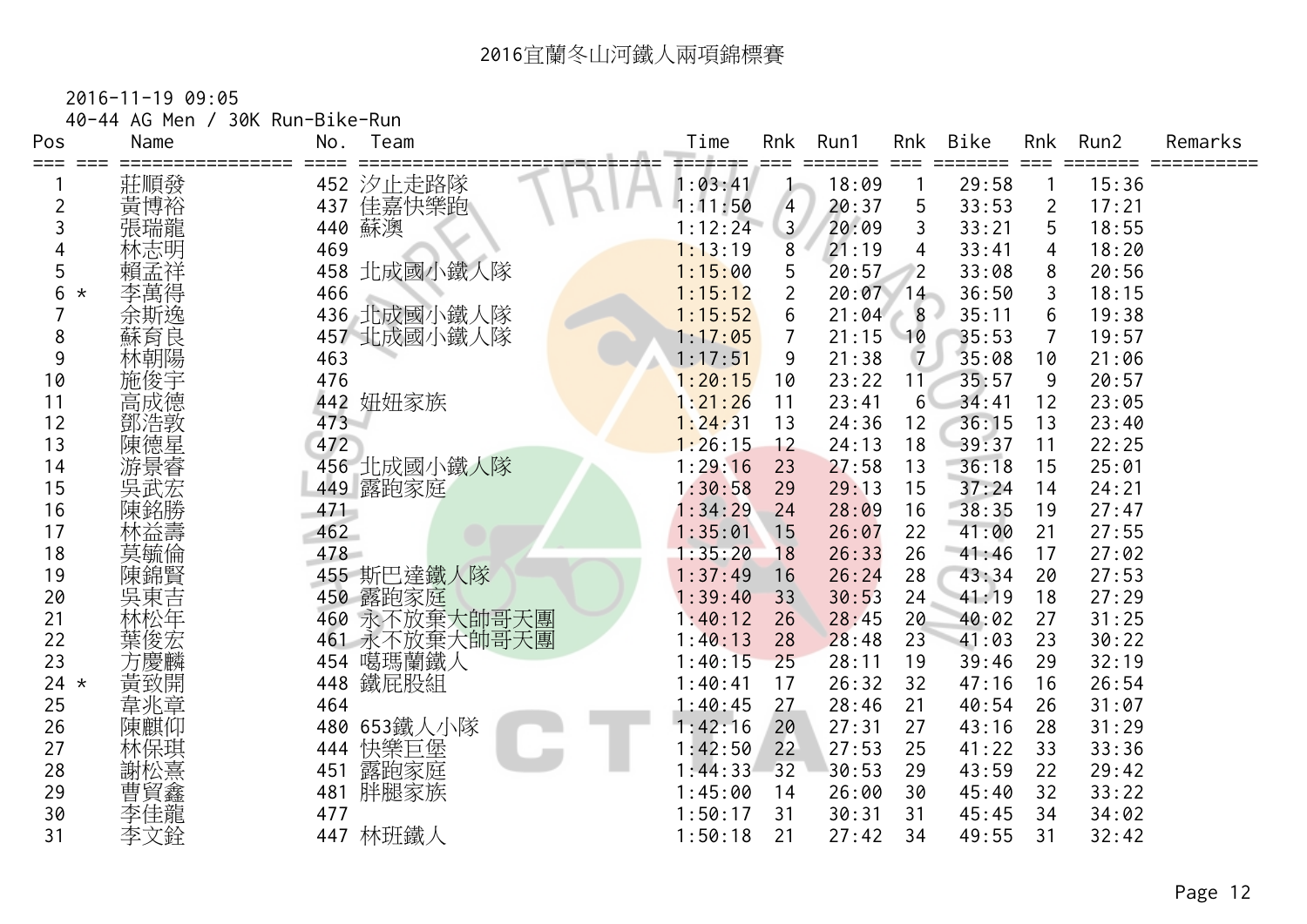| 32     | 練長信     | 445 快樂巨堡         | 1:51:38 | - 30 | 29:28 | 33 | 49:37 | - 30 | 32:34        |
|--------|---------|------------------|---------|------|-------|----|-------|------|--------------|
| $33 *$ | 黃俊明     | 467              | 1:53:39 | - 35 | 32:26 | 35 | 50:20 | 25   | 30:54        |
| 34     | 李明達     | 446 林班鐵人         | :56:01  | 34   | 31:50 |    | 39:35 | - 36 | 44:37        |
| 35     | 蔡國良     | 443 妞妞家族         | 2:09:08 | -36  | 34:03 | 36 | 55:28 | -35  | 39:38        |
|        | DSQ 黄立人 | 439 Getbike騎士鐵人團 |         |      | 26:49 |    | 35:29 | 24   | 30:37 BIKE少圈 |

賽事資訊: Run 5 km/1 lap; Bike 20 km/5 laps; Run 5 km/1 lap<br>賽事環境: Air temperature 25-29 C<br>仲 委 會: 劉玉峰/TPE; 毛念祖/TPE; 李新生/TPE; 劉錫鑫/TPE; 楊<br>裁 判: 黃金宏/TPE 計時: Chinese Taipei Triathl

賽事環境: Air temperature 25-29 C

仲 委 會: 劉玉峰/TPE; 毛念祖/TPE; 李新生/TPE; 劉錫鑫/TPE; 楊顯欽/TPE

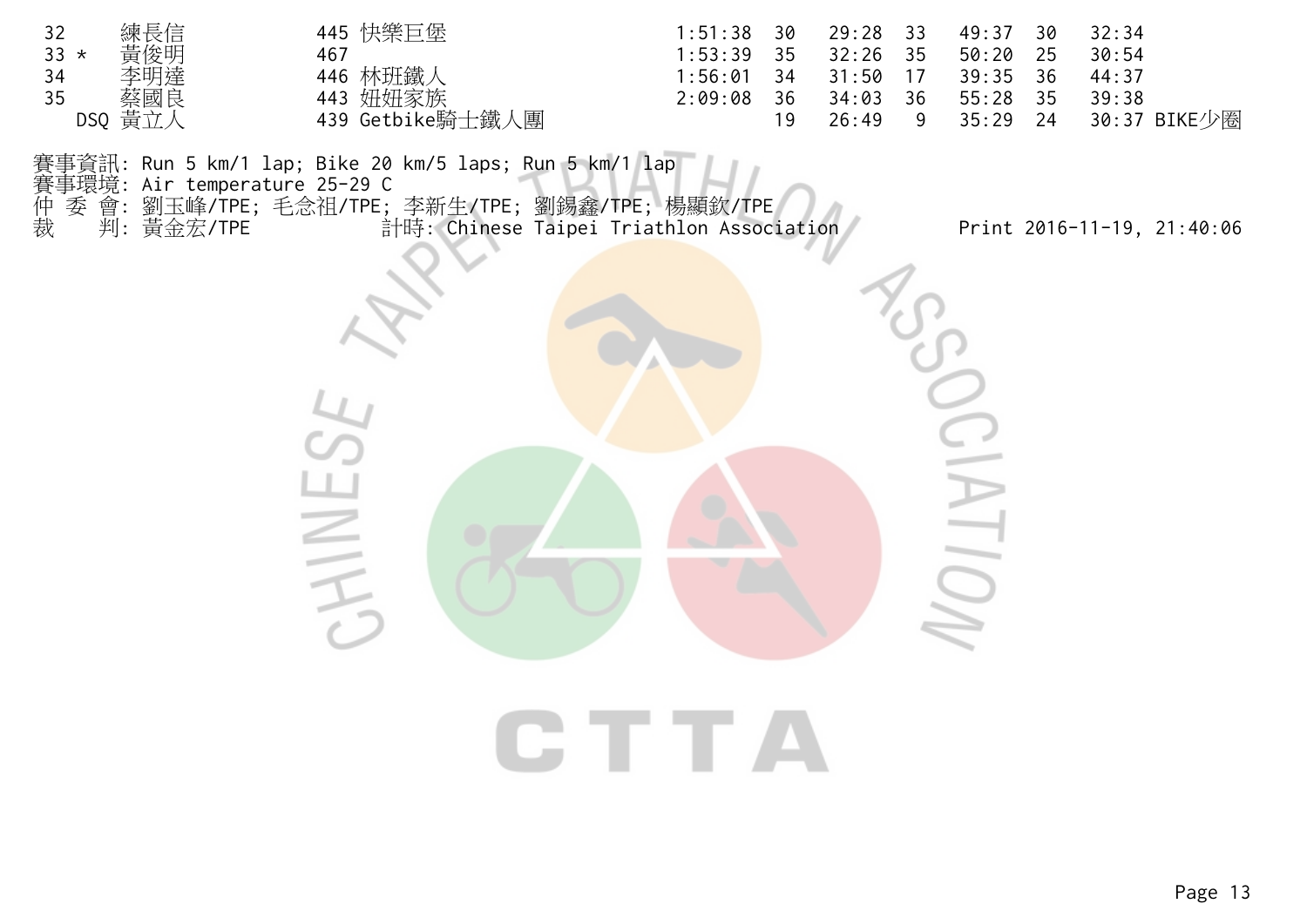|                  | 35-39 AG Men / | 30K Run-Bike-Run |                  |                    |                |                 |                |                |                |                |            |
|------------------|----------------|------------------|------------------|--------------------|----------------|-----------------|----------------|----------------|----------------|----------------|------------|
| Pos<br>===       | Name           | No.              | Team             | Time               | Rnk            | Run1            | Rnk<br>$===$   | Bike<br>=====  | Rnk            | Run2<br>=====  | Remarks    |
|                  | 陳立群            | 361              | 蘇澳               | 1:03:14            | $\overline{2}$ | 18:08           |                | 29:57          |                | 15:09          |            |
| $\overline{2}$   | 李興宗            | 374              | 蘇澳               | 1:05:53            | $\overline{4}$ | 19:22           | 5              | 30:58          | 3              | 15:33          |            |
| 3                | 余斯凱            | 364              | 蘇澳               | 1:06:07            | 6 <sup>7</sup> | 19:40           | 3              | 30:09          | $\overline{4}$ | 16:19          |            |
|                  | 畢譯文            | 362              | 羅東偉展出張嘴車隊        | 1:06:37            | $\overline{7}$ | 19:46           | 2              | 30:00          | 5              | 16:51          |            |
|                  | 劉騰勛            | 373              | 蘇澳               | 1:07:07            |                | 18:06           | $\rightarrow$  | 33:46          | $\overline{2}$ | 15:16          |            |
| 6                | 張仁欣            | 363              |                  | 1:07:51            | 3              | 19:17           | 4 <sup>1</sup> | 30:51          | 6              | 17:44          |            |
|                  | 高台榮            | 410              |                  | 1:12:00            | 10             | 20:44           | $7 \cdot$      | 32:32          | 9              | 18:44          |            |
| 8                | 劉得訓            |                  | 383 崇越鐵人隊        | 1:12:14            | 8              | 20:11           | 6              | 31:36          | 16             | 20:29          |            |
| 9                | 邱弘凱            | 381              | 崇越鐵人隊            | 1:12:48            | 9              | 20:11           | $\overline{9}$ | 33:07          | 13             | 19:30          |            |
| 10               | 蔡永棠            | 385              | 崇越鐵人隊            | 1:12:58            | 11             | 20:46           | 10             | 33:15          | 10             | 18:58          |            |
| 11               | 謝志鴻            | 414              |                  | 1:13:04            | 12             | 20:56           | 8 <sup>°</sup> | 32:58          | 11             | 19:10          |            |
| $12 *$           | 呂宏鐘            |                  | 379 汐止走路隊        | 1:14:37            | 5              | 19:27           | 21             | 37:12          | $\overline{7}$ | 17:59          |            |
| 13               | 陳光霖            | 412              |                  | 1:15:33            | 13             | 21:43           | 12             | 34:09          | 15             | 19:42          |            |
| 14               |                |                  | 382 崇越鐵人隊        | 1:17:13            | 14             | 21:52           | 16             | 36:11          | 12             | 19:11          |            |
| 15<br><b>WAN</b> | 謝宗翰            |                  | 232 臺北市立大學       | 1:19:30            | 16             | 22:41           | 14             | 35:43          | 17             |                | 21:07 未依梯次 |
| 16               | 黃貫展            |                  | 377 輸的一隊         | 1:19:37            | 18             | 22:57           | 20             | 37:08          | 14             | 19:32          |            |
| 17               | 林宏杰            | 430              |                  | 1:22:19            | 23             | 24:11           | 17             | 36:47          | 18             | 21:22          |            |
| 18               | 林峻宏            |                  | 368 Getbike騎士鐵人團 | 1:22:46            | 15             | 22:29           | 15             | 36:10          | 25             | 24:07          |            |
| 19               | 葉韋德            |                  | 402 鐵人部隊。劍指2266  | 1:23:03            | 17             | 22:49           | 40             | 41:51          | 8              | 18:25          |            |
| 20               | 田志偉            |                  | 391 北成國小鐵人隊      | 1:23:23            | 28             | 25:14           | 18             | 36:48          | 19             | 21:22          |            |
| 21               | 楊文昌            |                  | 400 羅東偉展出張嘴車隊    | 1:23:39            | 26             | 25:07           | 13             | 35:19          | 22             | 23:14          |            |
| 22               | 潘政君            |                  | 392 北成國小鐵人隊      | 1:24:03            | 24             | 25:03           | 19             | 36:59          | 20             | 22:01          |            |
| 23               | 陳得麟            | 417              |                  | 1:27:43<br>1:28:02 | 19<br>21       | 23:30           | 26<br>29       | 38:38          | 30             | 25:36          |            |
| 24               | 王源毅            | 406              |                  |                    |                | 23:52           |                | 39:37          | 26             | 24:34          |            |
| 25               | 鄒定凡            | 409              |                  | 1:28:06            | 27             | 25:09           | 25             | 38:14          | 27             | 24:45          |            |
| 26               | 蕭寶勝            |                  | 367 55688叫不到車隊   | 1:29:09            | 31             | 25:50           | 22             | 38:00          | 28             | 25:19          |            |
| 27<br>28         | 王建勛            | 413<br>376       |                  | 1:29:48<br>1:30:10 | 30<br>29       | 25:45<br>125:16 | 34<br>35       | 40:22<br>41:06 | 23<br>24       | 23:42<br>23:48 |            |
| 29               | 蕭富升            |                  | 曾機車              | 1:30:53            | 25             | 25:04           | 27             | 39:01          | 37             | 26:48          |            |
| 30               | 莊學康<br>林晉丞     | 424              | 393 北成國小鐵人隊      | 1:31:04            | 34             | 26:37           | 24             | 38:08          | 35             | 26:20          |            |
| 31               |                | 420              |                  |                    | 33             | 26:33           | 30             | 39:47          | 34             | 26:03          |            |
|                  | 胡榮麟            |                  |                  | 1:32:22            |                |                 |                |                |                |                |            |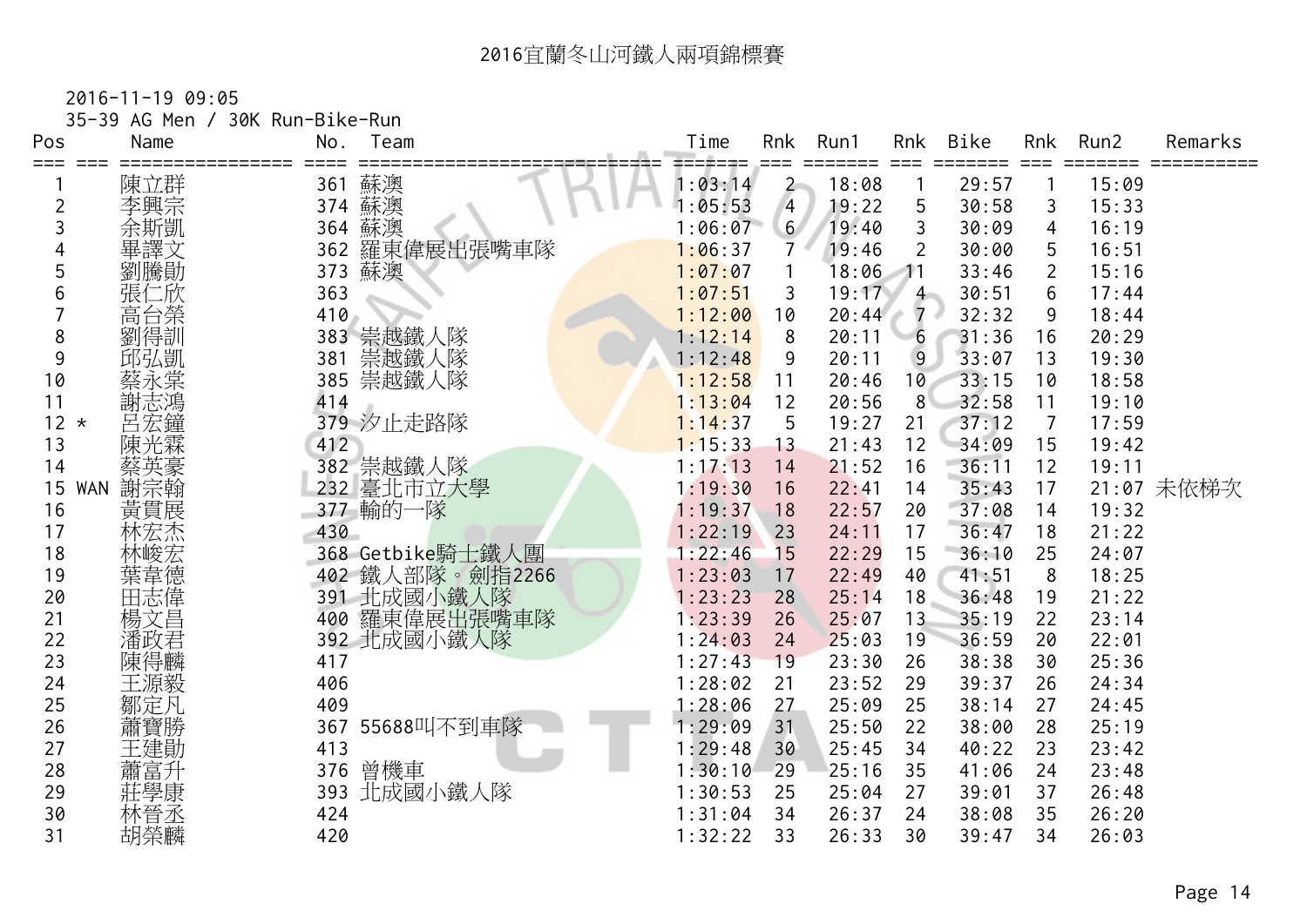| 32<br>$\star$  | 何穀蠟     | 372 劉府                      | 1:32:23 | 20 | 23:42 | 51    | 45:36 | 21 | 23:06 |
|----------------|---------|-----------------------------|---------|----|-------|-------|-------|----|-------|
| 33             | 張一凡     | 428                         | 1:32:36 | 40 | 27:21 | 31    | 39:49 | 29 | 25:26 |
| 34             | 沈炫佐     | 405                         | 1:33:51 | 22 | 23:57 | 47    | 43:27 | 36 | 26:27 |
| 35             | 周立偉     | 390 斯巴達鐵人隊                  | 1:34:02 | 48 | 29:05 | 28    | 39:11 | 31 | 25:48 |
| 36             | 黃裕國     | 366 MUS                     | 1:35:18 | 37 | 27:03 | 37    | 41:15 | 39 | 27:01 |
| 37             | 林詹凱     | 鐵人部隊。劍指2266<br>403          | 1:36:01 | 39 | 27:11 | 42    | 42:49 | 32 | 26:02 |
| 38             | 李宏志     | 370<br>In Jesus Name I Play | 1:36:06 | 41 | 27:30 | 39    | 41:18 | 40 | 27:19 |
| 39             | 黃宏達     | 423                         | :36:26  | 54 | 30:58 | 23    | 38:05 | 41 | 27:24 |
| 40<br>$^\star$ | 張哲勳     | 421                         | :38:01  | 36 | 26:48 | 49    | 44:21 | 38 | 26:53 |
| 41             | 邱圳漢     | 噶瑪蘭鐵人<br>387                | 1:38:37 | 42 | 27:43 | 38    | 41:15 | 45 | 29:40 |
| 42             | 胡健民     | 431                         | 1:39:50 | 47 | 29:03 | 32    | 40:02 | 49 | 30:47 |
| 43             | 谷圳      | 408                         | 1:39:51 | 51 | 29:55 | 48    | 43:54 | 33 | 26:02 |
| 44             | 李俊賢     | 起笑兼落漆<br>380                | 1:40:43 | 52 | 30:09 | 44    | 42:51 | 42 | 27:45 |
| 45             | 楊明達     | 418                         | 1:40:59 | 53 | 30:57 | $-33$ | 40:21 | 46 | 29:42 |
| 46             | 蔡獻緯     | 419                         | 1:41:24 | 35 | 26:46 | 46    | 43:18 | 51 | 31:21 |
| 47             | 張峻豪     | 416                         | 1:41:41 | 46 | 28:48 | 36    | 41:11 | 53 | 31:44 |
| 48<br>$\star$  | 吳堉廷     | 鐵CMP人<br>389                | 1:43:37 | 43 | 27:59 | 52    | 46:16 | 44 | 29:23 |
| 49             | 吳至<br>言 | 輸的一隊<br>378                 | 1:45:33 | 55 | 30:58 | 45    | 43:14 | 50 | 31:21 |
| 50             |         | 388 鐵CMP人                   | 1:46:32 | 56 | 34:11 | 41    | 42:19 | 47 | 30:03 |
| 51<br>$\star$  |         | 369 Getbike騎士鐵人團            | 1:48:59 | 45 | 28:40 | 54    | 48:08 | 54 | 32:12 |
| 52<br>$\star$  | 林志強     | 386 噶瑪蘭鐵人                   | 1:49:14 | 44 | 28:25 | 58    | 52:27 | 43 | 28:23 |
| 53<br>$\star$  | 雷志豪     | 395 澳花重卡鐵人隊                 | 1:49:18 | 38 | 27:09 | 50    | 45:21 | 56 | 36:48 |
| 54<br>$\star$  | 江信逸     | 404                         | 1:51:15 | 49 | 29:41 | 57    | 51:19 | 48 | 30:16 |
| 55             | 張智淵     | 371 嘉隆                      | 1:51:59 | 50 | 29:50 | 56    | 50:30 | 52 | 31:41 |
| 56             | 黃凱逢     | 397 友達不自量力鐵人                | 1:55:18 | 32 | 26:22 | 59    | 53:14 | 55 | 35:43 |
| 57             | 陳達偉     | 426                         | 1:59:40 | 57 | 35:33 | 53    | 46:20 | 57 | 37:48 |
| 58             | 謝東誠     | 398 永不放棄大帥哥天團               | 2:02:14 | 59 | 37:03 | 43    | 42:50 | 58 | 42:22 |
|                | 黃元正     | 北成國小鐵人隊<br>394              |         | 58 | 36:02 | 55    | 50:10 |    |       |
|                |         |                             |         |    |       |       |       |    |       |

賽事資訊: Run 5 km/1 lap; Bike 20 km/5 laps; Run 5 km/1 lap

賽事環境: Air temperature 25-29 C

仲 委 會: 劉玉峰/TPE; 毛念祖/TPE; 李新生/TPE; 劉錫鑫/TPE; 楊顯欽/TPE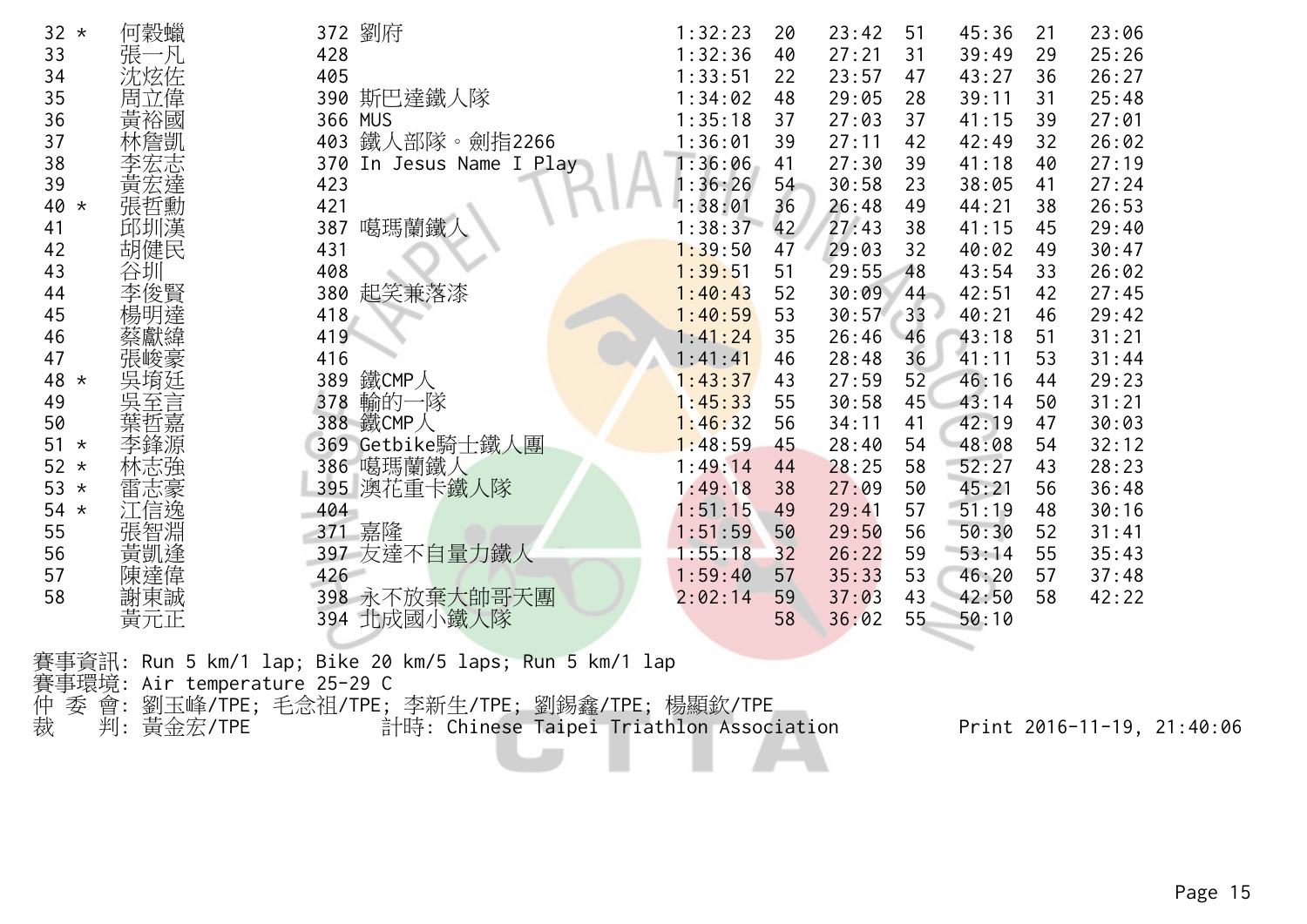| Pos            | 30-34 AG Men /<br>Name | 30K Run-Bike-Run<br>No. | Team                     | Time |                   | Rnk            | Run1           | Rnk                     | Bike           | Rnk            | Run2  | Remarks          |
|----------------|------------------------|-------------------------|--------------------------|------|-------------------|----------------|----------------|-------------------------|----------------|----------------|-------|------------------|
| ===            | 林秋銘                    |                         | 296 Joy Sweet            |      | ==≠===<br>1:03:44 |                | =====<br>18:07 | $===$<br>$\overline{2}$ | =====<br>30:10 |                | 15:28 | ===== ========== |
| $\overline{c}$ | 林伯恩                    | 316                     | 臺北市立大學                   |      | 1:07:00           | $\overline{3}$ | 19:19          | 3                       | 30:26          | $\overline{2}$ | 17:15 |                  |
| 3              | 林克難                    | 317                     | 北成國小鐵人隊                  |      | 1:08:42           | $\overline{2}$ | 18:52          | $\overline{4}$          | 31:33          | 5              | 18:18 |                  |
|                |                        | 335                     |                          |      | 1:11:39           | $\overline{7}$ | 21:48          | 5                       | 31:44          | 4              | 18:08 |                  |
| 5              | 趙椿根                    | 344                     |                          |      | 1:14:47           | 4              | 20:29          | $\rightarrow$           | 36:15          | 3              | 18:04 |                  |
| 6              | 詹凱傑                    |                         | 310 崇越鐵人隊                |      | 1:16:27           | 5              | 20:49          | 12                      | 36:59          | 6              | 18:39 |                  |
|                | 林一辰                    |                         | 298 In Jesus Name I Play |      | 1:18:25           | 10             | 23:08          | - 7 -                   | 33:12          | 11             | 22:05 |                  |
| 8              | 陳榮彬                    |                         | 327 永不放棄大帥哥天團            |      | 1:19:59           | 22             | 25:18          | $-6$                    | 32:09          | 13             | 22:34 |                  |
| 9              | 林廷祐                    | 311                     | 噶瑪蘭鐵人                    |      | 1:21:06           | 9              | 22:26          | 15 <sub>1</sub>         | 37:28          | 9              | 21:13 |                  |
| 10             | 林志仲                    | 347                     |                          |      | 1:23:24           | 12             | 23:58          | 14                      | 37:13          | 12             | 22:14 |                  |
| 11             | 許富翔                    |                         | 297 羅東偉展出張嘴車隊            |      | 1:23:32           | 13             | 23:58          | 10 <sup>1</sup>         | 35:17          | 19             | 24:17 |                  |
| 12             | 周偉崙                    | $337 -$                 |                          |      | 1:24:30           | 17             | 25:02          | 8                       | 34:25          | 21             | 25:04 |                  |
| 13             | 簡宏(火宣)                 | 351                     |                          |      | 1:25:33           | 11             | 23:50          | 23                      | 38:48          | 14             | 22:57 |                  |
| 14             | 游騰鴥                    |                         | 315 進擊?路跑社               |      | 1:26:16           | 18             | 25:03          | 16                      | 37:39          | 16             | 23:35 |                  |
| $15 *$         | 向錫堡                    | 350                     |                          |      | 1:27:44           | 8              | 22:03          | 36                      | 44:49          | 8              | 20:53 |                  |
| 16             | 王聖濃                    |                         | 328 羅東偉展出張嘴車隊            |      | 1:28:12           | 20             | 25:08          | 19                      | 38:18          | 20             | 24:47 |                  |
| 17             | 陳子挺                    |                         | 313 好馬長跑協會               |      | 1:28:39           | 14             | 24:22          | 13                      | 37:00          | 28             | 27:17 |                  |
| $18 *$         | 林浚寓                    | $331 -$                 |                          |      | 1:29:29           | 6              | 21:10          | 41                      | 48:17          | $\overline{7}$ | 20:04 |                  |
| 19             | 陳培昀                    | 330                     |                          |      | 1:32:37           | 25             | 26:08          | 27                      | 40:15          | 24             | 26:15 |                  |
| 20             | 王家毅                    | 334                     |                          |      | 1:33:12           | 19             | 25:06          | 30                      | 41:52          | 23             | 26:15 |                  |
| 21             | 黃彥霖                    |                         | 308 達格互動                 |      | 1:33:39           | 24             | 26:02          | 34                      | 43:27          | 17             | 24:11 |                  |
| 22             | 許志彬                    |                         | 307 達格互動                 |      | 1:33:39           | 28             | 26:51          | 31                      | 42:38          | 18             | 24:11 |                  |
| 23             | 許子欽                    | 326                     | 永不放棄大帥哥天團                |      | 1:34:11           | 34             | 28:50          | 26                      | 39:46          | 22             | 25:36 |                  |
| 24 $\star$     | 陳楚治                    | 348                     |                          |      | 1:34:20           | 15             | 24:27          | 35                      | 43:31          | 25             | 26:22 |                  |
| 25             | 詹偉良                    | 309                     | 鐵屁股組                     |      | 1:34:48           | 27             | 26:20          | 17                      | 38:08          | 37             | 30:21 |                  |
| $26 *$         | 許哲瑋                    | 354                     |                          |      | 1:36:49           | 21             | 25:17          | 45                      | 50:12          | 10             | 21:21 |                  |
| 27             | 郭彥興                    | 342                     |                          |      | 1:36:59           | 33             | 28:40          | 22                      | 38:31          | 33             | 29:49 |                  |
| 28             | 翁子弘                    |                         | 303 55688叫不到車隊           |      | 1:37:05           | 41             | 29:41          | 20                      | 38:20          | 32             | 29:05 |                  |
| 29             | 蔡正倫                    |                         | 299 MUS                  |      | 1:37:18           | 30             | 27:48          | 28                      | 40:30          | 31             | 29:01 |                  |
| 30             |                        | 338                     |                          |      | 1:37:26           | 43             | 31:15          | 18                      | 38:15          | 29             | 27:56 |                  |
| 31             | 呂享杰                    |                         | 302 55688叫不到車隊           |      | 1:38:49           | 36             | 29:29          | 21                      | 38:30          | 38             | 30:51 |                  |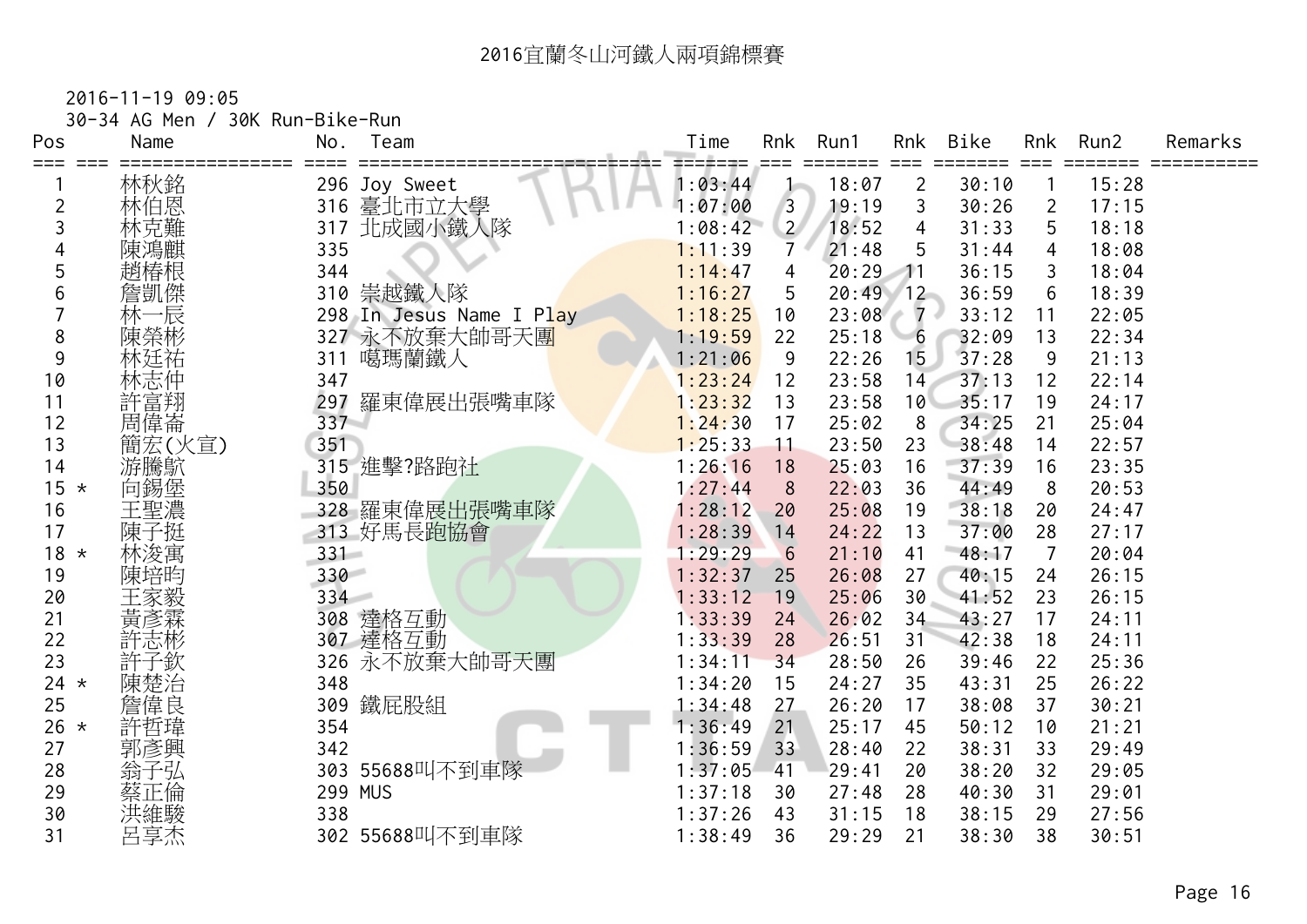| 32 WAN 陳柏豐<br>$33 *$<br>劉凱文<br>:智<br>劉仁<br>34<br>張勝佳<br>35<br>36<br>周延霖<br>37<br>賴松鈿<br>38<br>李茂榕<br>39 *<br>林育申<br>40<br>溫凱群<br>41<br>黃智呈<br>42<br>43 $*$<br>44<br>45<br>46<br>李志堅<br>DSQ<br>DSQ 黃收賜 | 306 曾機車<br>346<br>305 劉府<br>312 鐵CMP人<br>345<br>333<br>300 HAPPY RUN<br>澳花重卡鐵人隊<br>321<br>339<br>341<br>318 北成國小鐵人隊<br>友達不自量力鐵人<br>325<br>349<br>340<br>323 澳花重卡鐵人隊<br>320<br>澳花重卡鐵人隊<br>343 | 1:39:03<br>37<br>1:40:47<br>32<br>1:40:52<br>26<br>1:41:28<br>40<br>1:41:42<br>16<br>1:44:18<br>39<br>1:49:53<br>42<br>:50:33<br>35 <sub>1</sub><br>:51:42<br>44<br>1:52:28<br>45<br>1:54:46<br>46<br>1:57:20<br>31<br>2:03:50<br>47<br>2:09:16<br>48<br>2:11:34<br>49<br>23<br>29 | 29:30<br>24<br>28:30<br>42<br>26:18<br>32<br>29:37<br>29<br>24:52<br>44<br>29:32<br>39<br>30:55<br>38<br>29:05<br>43<br>31:58<br>40<br>33:30<br>37<br>34:15<br>33<br>28:13<br>49<br>34:51<br>47<br>36:07<br>48<br>38:27<br>46<br>25:23<br>27:41<br>9 | 39:28<br>36<br>48:52<br>15<br>43:00<br>40<br>41:01<br>39<br>49:39<br>27<br>46:50<br>30<br>45:37<br>44<br>49:19<br>42<br>47:33<br>43<br>45:07<br>45<br>43:03<br>47<br>57:24<br>41<br>52:06<br>46<br>54:05<br>48<br>51:10<br>49<br>28:37<br>26<br>35:05<br>34 | 30:06 多帶晶片<br>23:26<br>31:35<br>30:51<br>27:12<br>27:57<br>33:23<br>32:10<br>32:13<br>33:51<br>37:29<br>31:44<br>36:53<br>39:05<br>41:57<br>26:55 BIKE少圈<br>29:49 BIKE少圈 |
|-------------------------------------------------------------------------------------------------------------------------------------------------------------------------------------------------------|----------------------------------------------------------------------------------------------------------------------------------------------------------------------------------------------|------------------------------------------------------------------------------------------------------------------------------------------------------------------------------------------------------------------------------------------------------------------------------------|------------------------------------------------------------------------------------------------------------------------------------------------------------------------------------------------------------------------------------------------------|-------------------------------------------------------------------------------------------------------------------------------------------------------------------------------------------------------------------------------------------------------------|--------------------------------------------------------------------------------------------------------------------------------------------------------------------------|
| 曾機車<br><b>DNS</b><br>賽事環境:<br>會:<br>委                                                                                                                                                                 | 265 曾機車<br>事資訊: Run 5 km/1 lap; Bike 20 km/5 laps; Run 5 km <mark>/1 lap</mark><br>Air temperature 25-29 C<br>劉玉峰/TPE;毛念祖/TPE;李新生/TPE;劉錫鑫/TPE;楊顯欽/TPE                                        | 38                                                                                                                                                                                                                                                                                 | 29:30<br>25 <sup>2</sup>                                                                                                                                                                                                                             | 39:28<br>35                                                                                                                                                                                                                                                 | 30:06 帶441晶片                                                                                                                                                             |
| 仲裁<br>判:<br>黃金宏/TPE                                                                                                                                                                                   | 計時: Chinese Taipei Triathlon Association                                                                                                                                                     |                                                                                                                                                                                                                                                                                    |                                                                                                                                                                                                                                                      |                                                                                                                                                                                                                                                             | Print 2016-11-19, 21:40:06                                                                                                                                               |
|                                                                                                                                                                                                       |                                                                                                                                                                                              | CTTA                                                                                                                                                                                                                                                                               |                                                                                                                                                                                                                                                      |                                                                                                                                                                                                                                                             |                                                                                                                                                                          |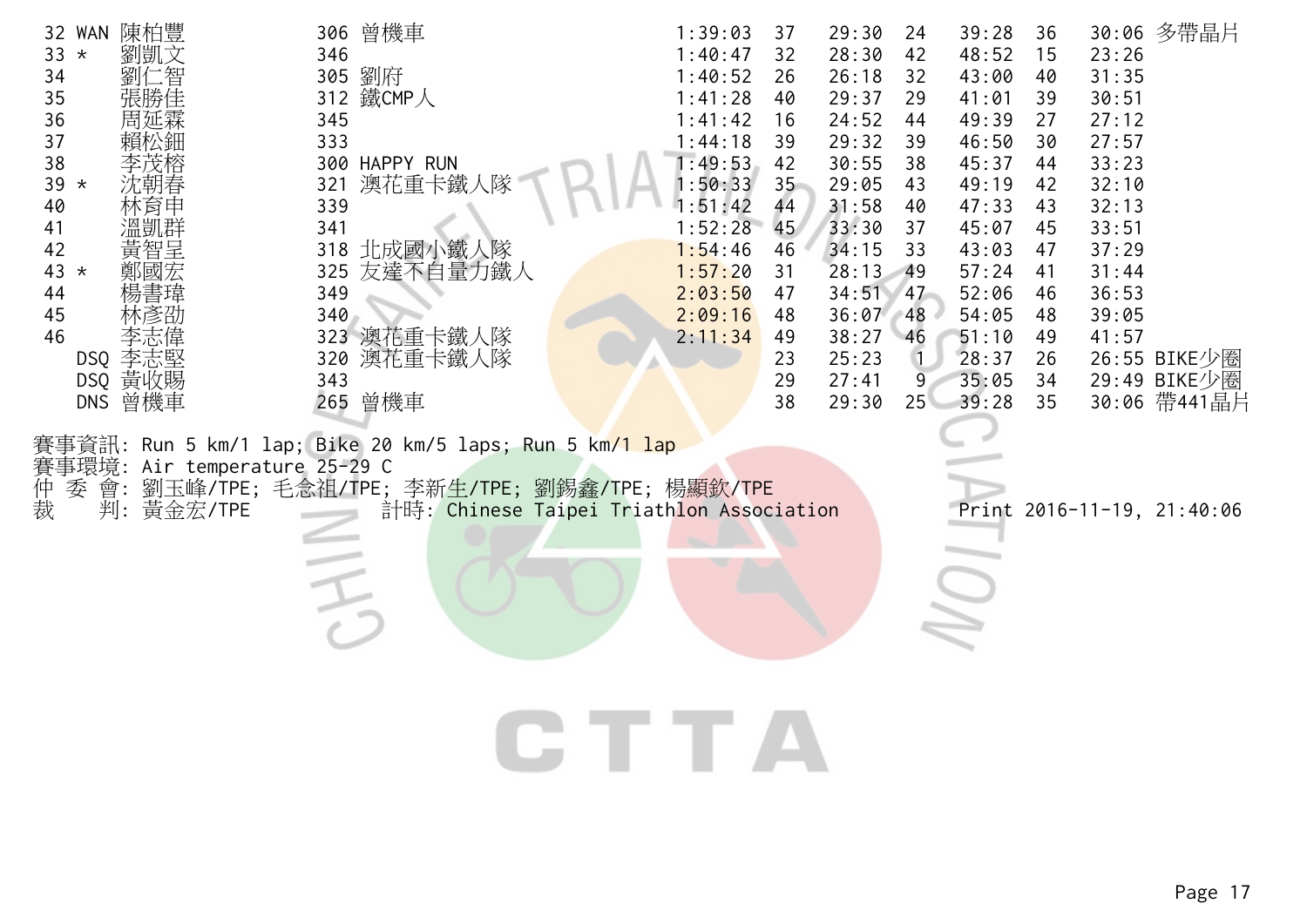| $2016 - 11 - 1909:00$ |                                 |
|-----------------------|---------------------------------|
|                       | 25-29 AG Men / 30K Run-Bike-Run |

| Pos              | Name               | No. | Team             | Time               | Rnk            | Run1             | Rnk                    | <b>Bike</b>    | Rnk            | Run2  | Remarks |
|------------------|--------------------|-----|------------------|--------------------|----------------|------------------|------------------------|----------------|----------------|-------|---------|
| ===<br>$==$      |                    | 275 |                  | =======<br>1:04:42 |                | $=====$<br>18:35 | $==$<br>$\overline{2}$ | =====<br>31:05 |                | 15:03 |         |
| $\overline{2}$   | 楊晁青<br>潘星澔         | 284 | 台灣大腳丫長跑協會        | 1:07:24            | $\overline{2}$ | 19:04            | 5                      | 32:25          | $\overline{2}$ | 15:57 |         |
| 3                | 許元耕                | 293 |                  | 1:08:00            | 3 <sup>7</sup> | 19:12            |                        | 30:57          | 3              | 17:53 |         |
|                  | 二信                 | 277 |                  | 1:11:20            | 5              | 20:22            | 3                      | 32:09          | 5              | 18:50 |         |
| 5                | 吳柏儒                | 267 | 東風鐵人             | 1:13:17            | 6              | 20:49            | $\overline{4}$         | 32:21          | 6              | 20:08 |         |
| 6<br>$^\star$    |                    | 279 |                  | 1:16:15            | 4              | $19:47$ 15       |                        | 38:02          | 4              | 18:27 |         |
|                  | 会<br>黄尹<br>林志<br>林 | 276 | 羅東偉展出張嘴車隊        | 1:16:16            | 7              | 22:01            | 6                      | 33:06          | 8              | 21:09 |         |
| 8                | 劉哲綸                |     | 289 林口跑跑團        | 1:19:46            | 12             | 22:50            | 8                      | 35:16          | 10             | 21:41 |         |
| 9                | 高祥傑                | 256 |                  | 1:20:34            | 9              | 22:15            | 10                     | 36:02          | 11             | 22:19 |         |
| 10               |                    |     | 262 田徑隊          | 1:21:42            | 13             | 22:59            | 7                      | 34:47          | 17             | 23:57 |         |
| 11               | 黃志豪先               | 283 |                  | 1:23:32            | 17             | 23:46            | $\overline{9}$         | 35:18          | 21             | 24:29 |         |
| 12               | 李銘馥                | 269 | 微微一笑             | 1:23:41            | 11             | 22:33            | 12                     | 36:18          | 22             | 24:51 |         |
| 13               | 朱桓民                |     | 264 曾機車          | 1:24:58            | 15             | 23:21            | 23                     | 41:11          | $\overline{7}$ | 20:28 |         |
| 14               | 全宗哲<br>黄程揚         |     | 260 Getbike騎士鐵人團 | 1:25:05            | 14             | 23:07            | 17                     | 38:47          | 14             | 23:12 |         |
| 15               |                    | 285 |                  | 1:25:21            | 18             | 24:11            | 20                     | 39:59          | 9              | 21:11 |         |
| 16               | 董帛祥                |     | 266 我是鐵人         | 1:27:02            | 24             | 26:12            | 13                     | 37:02          | 16             | 23:48 |         |
| $17 *$           | 楊育豪                | 270 | 微微一笑             | 1:28:42            | 16             | 23:28            | 26                     | 42:52          | 12             | 22:24 |         |
| 18<br>$\star$    | 吳文浩                | 258 | 澳花重卡鐵人隊          | 1:28:47            | 8              | 22:10            | 25                     | 42:28          | 19             | 24:11 |         |
| 19<br><b>WAN</b> | 陳詠寬                | 441 | 曾機車              | 1:29:27            | 26             | 26:29            | 16                     | 38:33          | 20             | 24:25 | 帶錯晶片    |
| 20               | 陳炫中                | 271 | 鐵屁股組             | 1:29:51            | 25             | 26:21            | 21                     | 40:55          | 13             | 22:37 |         |
| 21               | 周昱帆                | 292 | 羅東偉展出張嘴車隊        | 1:30:00            | 21             | 25:40            | 11                     | 36:17          | 26             | 28:05 |         |
| 22 $*$           | 陳建豪                | 280 |                  | 1:30:31            | 10             | 22:29            | 24                     | 42:28          | 23             | 25:36 |         |
| 23               | 強明輝                | 281 |                  | 1:33:24            | 30             | 30:22            | 14                     | 37:22          | 24             | 25:41 |         |
| 24               | 周慶安                |     | 273 進擊?路跑社       | 1:34:10            | 22             | 25:40            | 18                     | 39:23          | 29             | 29:08 |         |
| $25 *$           | 黃郁傑                | 282 |                  | 1:34:40            | 20             | 24:55            | 29                     | 45:39          | 18             | 24:07 |         |
| 26               | 張任智                | 288 |                  | 1:39:13            | 28             | 28:05            | 19                     | 39:59          | 31             | 31:09 |         |
| 27               | 陳孝鴻                | 274 | 進擊?路跑社           | 1:40:29            | 27             | 27:53            | 27                     | 43:38          | 28             | 28:59 |         |
| 28               | 陳定楠                | 272 | 噶瑪蘭鐵人            | 1:41:47            | 33             | 32:42            | 22                     | 41:00          | 27             | 28:06 |         |
| 29               | 范睿揚<br>余黃億杰        | 291 | 金鷹<br>二鐵         | 1:43:45            | 23             | 25:45            | 33                     | 50:24          | 25             | 27:37 |         |
| $30 *$           |                    | 268 | 微微<br>笑          | 1:44:26            | 19             | 24:46            | 34                     | 50:32          | 30             | 29:09 |         |
| 31               | 王郁斐                | 261 | 百威               | 1:48:02            | 32             | 31:48            | 36                     | 52:51          | 15             | 23:24 |         |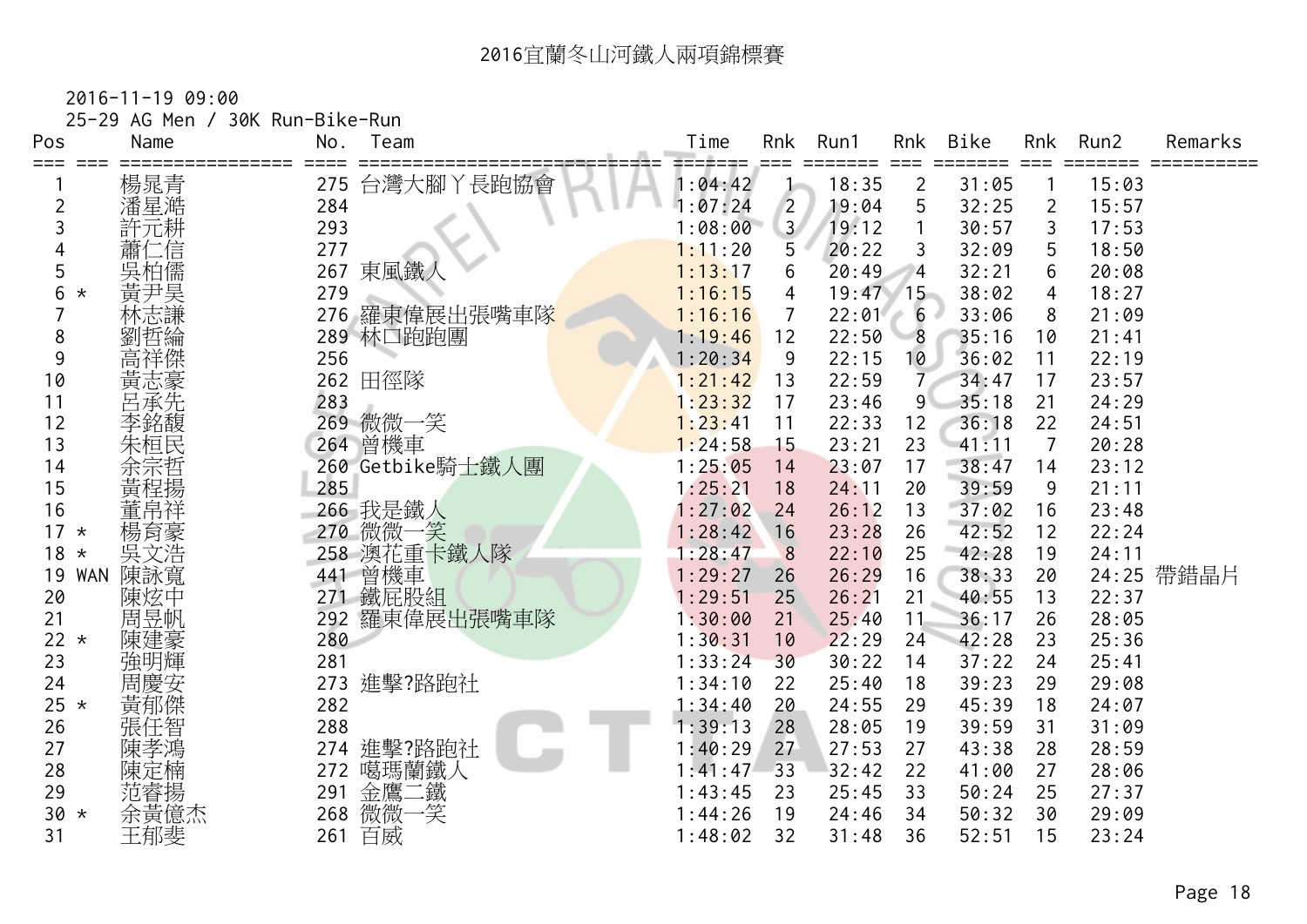| 32 | 鄒清翔 | <b>259 MUS</b> | $1:49:18$ 31 |      | $31:21$ 28 | 45:19 32 |    | 32:39 |
|----|-----|----------------|--------------|------|------------|----------|----|-------|
| 33 | 賀駿  | 278            | :50:06       | 29   | $30:13$ 30 | 47:05 33 |    | 32:49 |
| 34 | 張晉綸 | 287            | $1:59:53$ 35 |      | 34:00 31   | 47:37 34 |    | 38:18 |
| 35 | 張晉瑋 | 286            | $2:00:21$ 34 |      | 33:07 32   | 47:39 35 |    | 39:36 |
| 36 | 游世傑 | 257 澳花重卡鐵人隊    | 2:16:33      | - 36 | 43:26 35   | 51:09    | 36 | 41:58 |

賽事資訊: Run 5 km/1 lap; Bike 20 km/5 laps; Run 5 km/1 lap<br>賽事環境: Air temperature 25-29 C<br>仲 委 會: 劉玉峰/TPE; 毛念祖/TPE; 李新生/TPE; 劉錫鑫/TPE; 楊<br>裁 判: 黃金宏/TPE 計時: Chinese Taipei Triathl

賽事環境: Air temperature 25-29 C

仲 委 會: 劉玉峰/TPE; 毛念祖/TPE; 李新生/TPE; 劉錫鑫/TPE; 楊顯欽/TPE

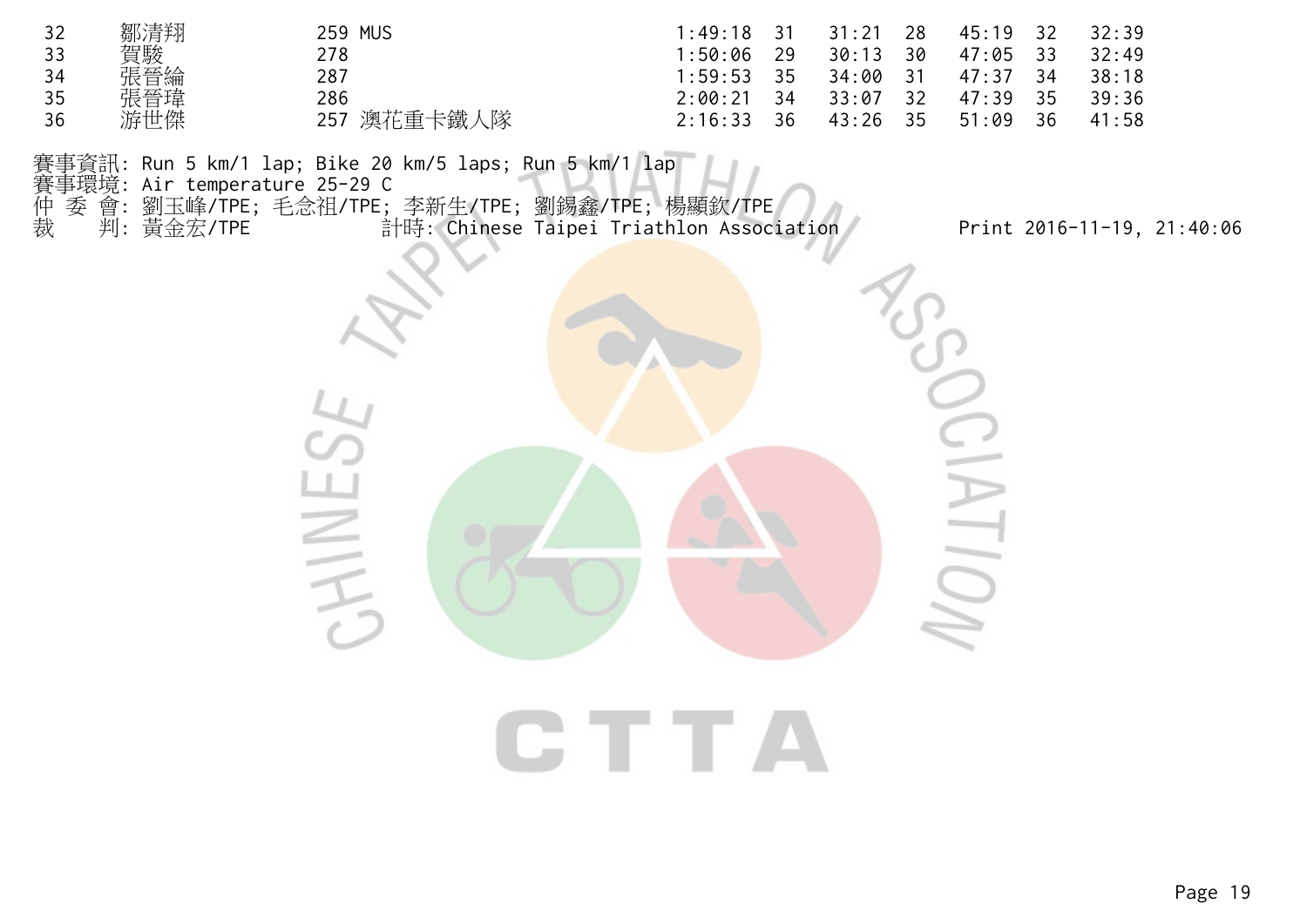|            | 21-24 AG Men / | 30K Run-Bike-Run |               |         |                |               |                     |       |                |       |         |
|------------|----------------|------------------|---------------|---------|----------------|---------------|---------------------|-------|----------------|-------|---------|
| Pos<br>=== | Name           | No.              | Team          | Time    | Rnk            | Run1<br>===== | Rnk<br>===          | Bike  | Rnk            | Run2  | Remarks |
|            | 羅譽寅            |                  | 218 臺北市立大學    | 1:05:22 | $3 -$          | 18:39         | 3                   | 31:07 |                | 15:37 |         |
| 2          | 柳承宇            | 226              | 臺北市立大學        | 1:06:03 | $\overline{7}$ | 19:22         | 1                   | 30:08 | 5              | 16:34 |         |
|            | 陳銘宗            | 236              | 台北海洋技術學院      | 1:06:12 | 5 <sup>7</sup> | 19:11         | $\overline{2}$      | 30:40 | 4              | 16:22 |         |
|            | 楊宏舜            |                  | 222 好馬長跑協會    | 1:09:20 |                | 17:26         | 14                  | 35:54 | 3              | 16:00 |         |
| 5          | 謝欣祐            | 217              |               | 1:10:12 | 13             | 20:30         | 6                   | 32:02 | 10             | 17:41 |         |
| 6          | 深哲睿<br>黄志超     | 243              |               | 1:10:21 | 4              | 18:46         | 8                   | 33:38 | 11             | 17:59 |         |
|            |                | 246              |               | 1:10:42 | 6              | 19:17         | $^{\prime\prime}11$ | 34:41 | $\overline{7}$ | 16:44 |         |
| 8          | 楊子明            | 241              |               | 1:11:01 | 8              | 19:33         |                     | 32:08 | 13             | 19:21 |         |
| 9          |                | 233              | 臺北市立大學        | 1:11:26 | 12             | 20:20         | 9                   | 33:57 | 8              | 17:11 |         |
| 10         |                |                  | 220 林家軍       | 1:11:50 | 14             | 20:48         | 5 <sub>1</sub>      | 31:37 | 14             | 19:26 |         |
| $11 *$     | 杜昭弘            | 250              | 東華大學鐵人隊       | 1:12:24 | 2              | 18:20         | 21 <sup>2</sup>     | 38:15 | 2              | 15:49 |         |
| 12         | 鄭家澤            |                  | 216 臺北市立大學    | 1:13:08 | 17             | 22:11         | 4                   | 31:12 | 17             | 19:46 |         |
| $13 *$     | 楊凱傑            |                  | 225 臺北市立大學    | 1:13:20 | 9              | 19:39         | 17                  | 37:01 | 6              | 16:40 |         |
| 14         | 劉耀群            |                  | 251 台灣易格司IGUS | 1:14:07 | 10             | 19:56         | 10                  | 34:00 | 19             | 20:13 |         |
| 15         | 王聖翔            | 242              |               | 1:15:23 | 11             | 20:05         | 19                  | 37:51 | 9              | 17:28 |         |
| 16         | 林于世            |                  | 230 臺北市立大學    | 1:16:09 | 15             | 20:51         | 12                  | 34:49 | 20             | 20:29 |         |
| 17         | 謝玉唐            |                  | 227 臺北市立大學    | 1:17:50 | 16             | 21:47         | 15                  | 36:37 | 15             | 19:28 |         |
| 18         | 林育新            |                  | 231 臺北市立大學    | 1:19:34 | 19             | 22:44         | 16                  | 36:46 | 18             | 20:05 |         |
| $19 *$     | 台妙廣            |                  | 237 台北海洋技術學院  | 1:20:04 | 18             | 22:30         | 20                  | 37:56 | 16             | 19:39 |         |
| 20         | 高子竣            | 245              |               | 1:23:16 | 22             | 24:09         | 13                  | 35:48 | 22             | 23:20 |         |
| 21         | 劉祐先            | 240              |               | 1:24:51 | 20             | 22:45         | 25                  | 40:14 | 21             | 21:53 |         |
| $22 *$     | 翁瑞鴻            |                  | 238 我隨便啦反正都是第 | 1:26:06 | 21             | 23:13         | 28                  | 44:55 | 12             | 17:59 |         |
| 23         | 謝忠錦            | 244              |               | 1:26:40 | 23             | 24:22         | 22                  | 38:42 | 23             | 23:37 |         |
| 24         | 潘人浩            | 235              | 澳花重卡鐵人隊       | 1:33:21 | 25             | 25:16         | 24                  | 39:44 | 27             | 28:22 |         |
| $25 *$     | 李宗祐            |                  | 234 臺北市立大學    | 1:33:24 | 24             | 24:42         | 26                  | 41:34 | 25             | 27:08 |         |
| 26         | 張宇宏            | 249              | 東華大學鐵人隊       | 1:33:28 | 28             | 28:00         | 18                  | 37:35 | 26             | 27:54 |         |
| 27         | 林家勝            | 224              | 進擊?路跑社        | 1:34:24 | 26             | 25:39         | 23                  | 39:24 | 28             | 29:22 |         |
| 28         | 林信瑋            | 223              | 斯巴達鐵人隊        | 1:36:11 | 27             | 25:43         | 29                  | 45:40 | 24             | 24:48 |         |
| 29         | 廖仁君            |                  | 247 金鷹二鐵      | 1:44:12 | 29             | 29:42         | 27                  | 44:02 | 29             | 30:30 |         |
| 30         | 孫煜鈞            | 239              |               | 1:49:05 | 30             | 30:49         | 30                  | 45:59 | 30             | 32:17 |         |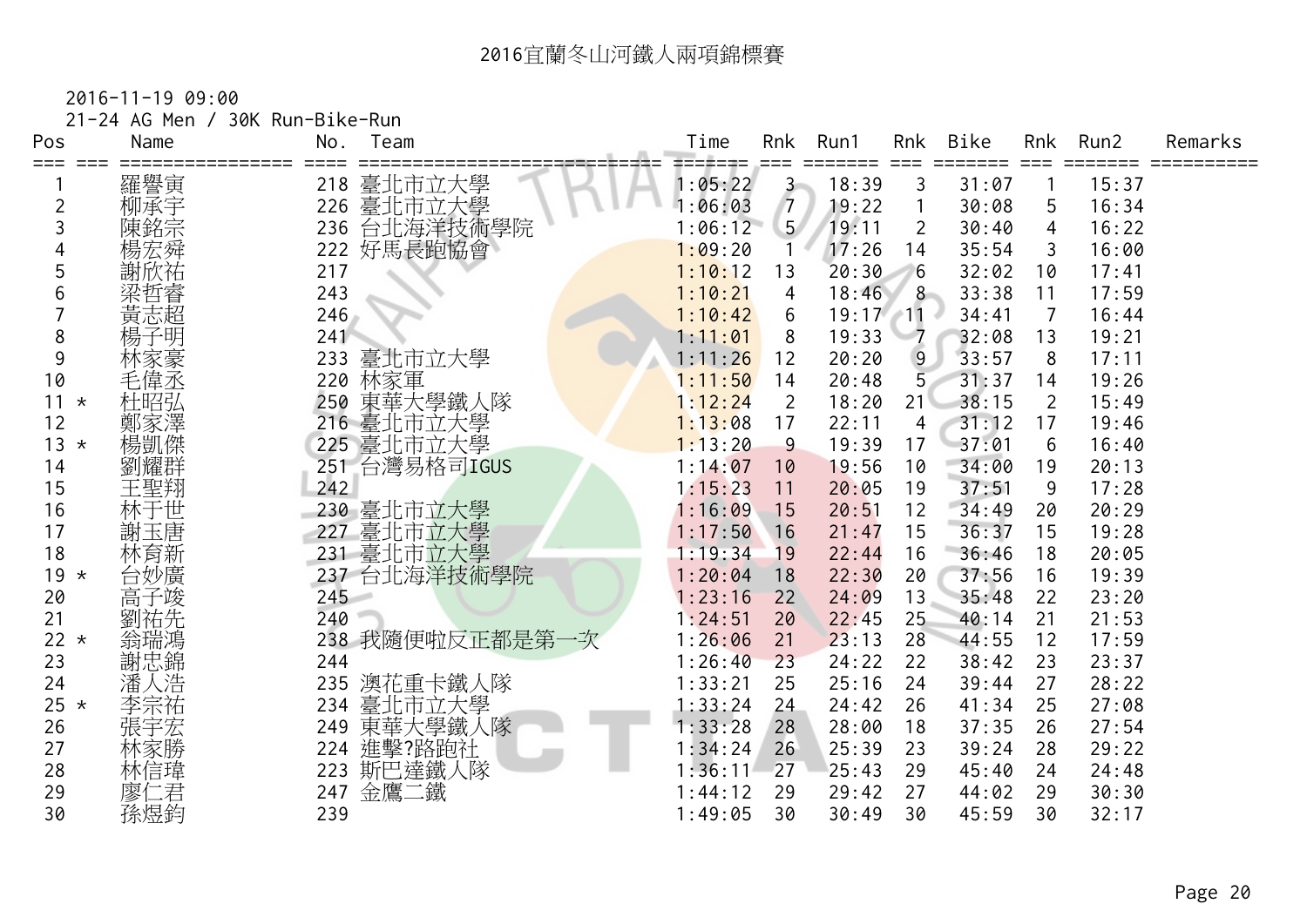| Pos<br>=== | 13-19 AG Men /<br>Name | 30K Run-Bike-Run<br>No. | Team          | Time    | Rnk            | Run1  | Rnk             | Bike  | <b>Rnk</b>     | Run2  | Remarks |
|------------|------------------------|-------------------------|---------------|---------|----------------|-------|-----------------|-------|----------------|-------|---------|
|            | 蘇立安                    | 56                      | 臺北市立大學        | 1:02:48 | $\overline{c}$ | 18:03 |                 | 29:58 |                | 14:47 |         |
| 2          | 張勝諺                    | 40                      | 東風鐵人          | 1:05:52 | $\sqrt{7}$     | 19:10 | $\overline{2}$  | 30:28 | 5              | 16:15 |         |
| 3          | 邱苡綸                    | 69                      | 銳騎佰客鐵人隊       | 1:06:05 | 5 <sup>7</sup> | 18:49 | 3               | 30:45 | 6              | 16:32 |         |
|            | 毛培瑞                    | 31                      |               | 1:06:28 | 1              | 18:01 | 8               | 31:41 | 8              | 16:47 |         |
| 5          | 蔣苡維                    | 81                      |               | 1:07:45 | 4              | 18:25 | $-20$           | 33:55 | $\overline{2}$ | 15:26 |         |
| 6          | 莊柏十                    | 55                      | 臺北市立大學        | 1:07:49 | 18             | 20:05 | $4 -$           | 31:04 | $\overline{7}$ | 16:41 |         |
|            | 楊博智<br>陳世銘             | 78                      | 我隨便啦反正都是第一次   | 1:08:32 | 6              | 18:53 | $-18$           | 33:52 | 3              | 15:49 |         |
| 8          |                        | 32 <sup>2</sup>         | 臺北市立大學        | 1:08:54 | 12             | 19:43 | $-5$            | 31:29 | 13             | 17:42 |         |
| 9          | 周國崴                    | 89                      |               | 1:09:44 | 13             | 19:46 | $\overline{7}$  | 31:40 | 15             | 18:19 |         |
| 10         | 蔡宇恆                    | 70                      | 銳騎佰客鐵人隊       | 1:10:24 | 8              | 19:10 | 21              | 34:04 | 9              | 17:10 |         |
| 11         | 劉孝顯                    | 92                      |               | 1:10:27 | 10             | 19:32 | 17 <sup>2</sup> | 33:46 | 10             | 17:11 |         |
| 12         | 莊朝詠                    | 97                      |               | 1:10:49 | 14             | 19:49 | 14              | 33:29 | 12             | 17:33 |         |
| 13         | 呂旻翰                    | 43                      | 崇越鐵人隊         | 1:12:20 | 27             | 21:28 | 9               | 31:59 | 21             | 18:54 |         |
| 14         | 成昌仁                    | 65                      | 新北市錦和高中       | 1:13:01 | 20             | 20:29 | 16              | 33:41 | 20             | 18:52 |         |
| 15         | 曾柏愷                    | 80                      |               | 1:13:09 | 23             | 21:13 | 12              | 32:28 | 23             | 19:29 |         |
| $16 *$     | 謝嘉軒                    | 83                      |               | 1:13:30 | 9              | 19:26 | 28              | 36:47 | 11             | 17:18 |         |
| 17         | 陳從瑋                    |                         | 57 臺北市立大學     | 1:13:37 | 24             | 21:17 | 13              | 33:06 | 22             | 19:16 |         |
| 18         | 彭思捷                    |                         | 52 國立竹北高中     | 1:14:54 | 11             | 19:40 | 22              | 34:07 | 26             | 21:07 |         |
| 19         | 蔡慶融                    | 33                      | 新北市錦和高中       | 1:15:05 | 16             | 19:59 | 6               | 31:30 | 42             | 23:37 |         |
| 20         | 黃煜珽                    | 67                      | 新北市錦和高中       | 1:15:05 | 17             | 20:03 | 15              | 33:32 | 28             | 21:30 |         |
| 21         | 游豐維                    | 72                      | 台菱堆高機兄弟檔      | 1:15:45 | 31             | 21:58 | 24              | 35:16 | 16             | 18:32 |         |
| 22         | 黃堉誠                    | 86                      |               | 1:16:05 | 15             | 19:51 | 34              | 37:31 | 17             | 18:43 |         |
| 23         | 李念錚                    | 58                      | 臺北市立大學        | 1:16:48 | 29             | 21:34 | 11              | 32:09 | 38             | 23:07 |         |
| 24         | 蔡松                     | 90                      |               | 1:16:50 | $\mathfrak{Z}$ | 18:25 | 54              | 42:22 | $\overline{4}$ | 16:04 |         |
| 25         | 林郁棠                    | 34                      | 北成國小鐵人隊       | 1:16:52 | 28             | 21:31 | 19              | 33:53 | 27             | 21:29 |         |
| 26         | 趙晨恩                    | 42                      | 東風鐵人          | 1:20:05 | 43             | 23:37 | 30              | 36:52 | 24             | 19:37 |         |
| 27         | 陳以恩                    | 61                      | 北成國小鐵人隊       | 1:20:42 | 34             | 22:16 | 47              | 39:37 | 19             | 18:50 |         |
| $28 *$     | 朱汧                     | 68                      | 新北市錦和高中       | 1:21:17 | 21             | 20:32 | 49              | 40:29 | 25             | 20:18 |         |
| 29 $*$     | 柯志正                    | 79                      |               | 1:21:26 | 19             | 20:12 | 57              | 42:57 | 14             | 18:18 |         |
| 30         | 曾裕盛                    | 105                     |               | 1:21:28 | 32             | 21:59 | 29              | 36:51 | 33             | 22:39 |         |
| 31         | 郭俊廷                    |                         | 106 JouerVelo | 1:21:44 | 36             | 22:53 | 23              | 35:12 | 43             | 23:40 |         |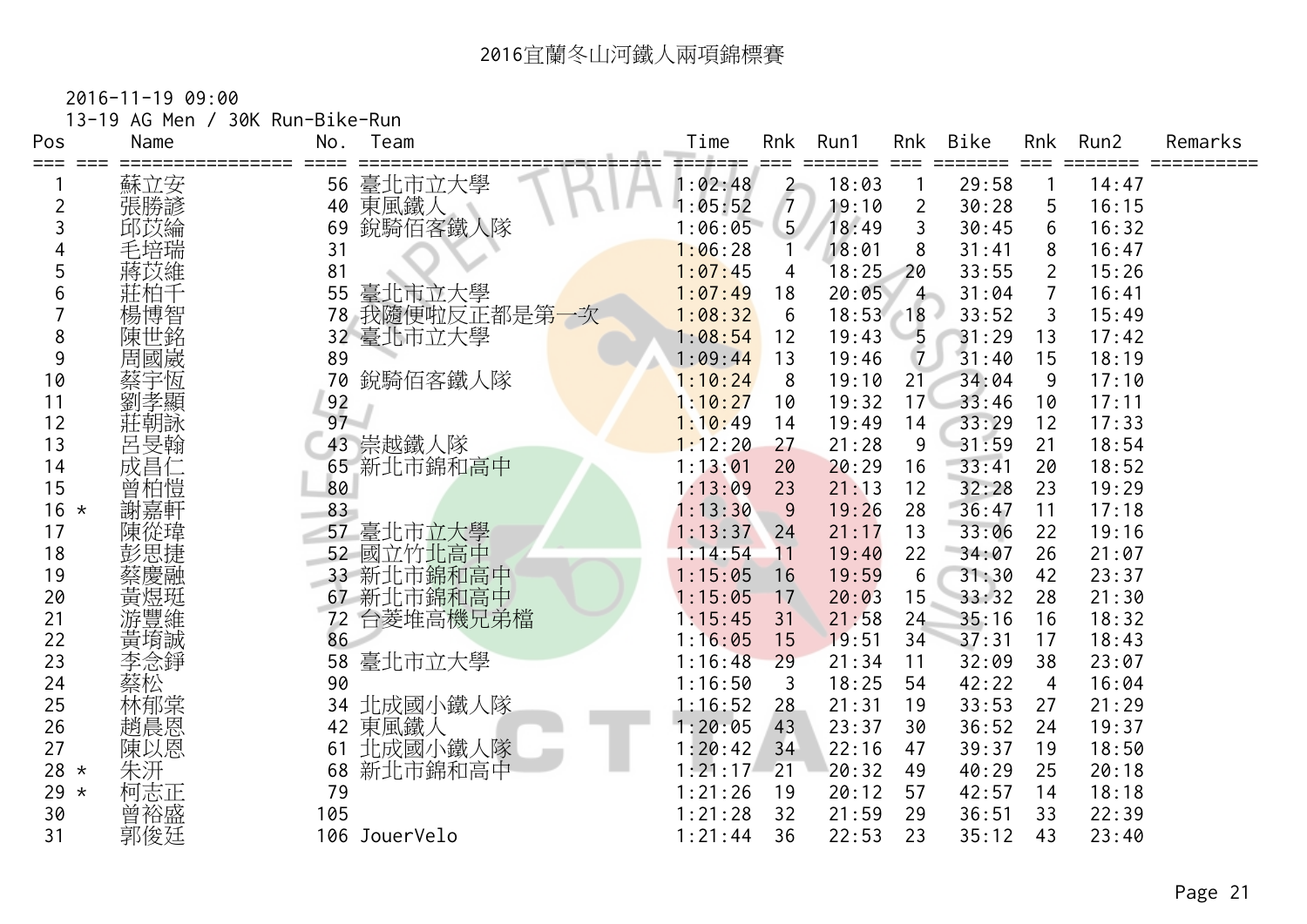| 32            | 何召嚴     | 新北市錦和高中<br>66   | 1:21:56 | 35 | 22:33 | 25 | 35:48 | 41 | 23:36 |
|---------------|---------|-----------------|---------|----|-------|----|-------|----|-------|
| 33<br>$\star$ | 何廷加     | 崇越鐵人隊<br>45     | 1:22:52 | 33 | 22:12 | 52 | 41:54 | 18 | 18:47 |
| 34            | 林冠霆     | 北成國小鐵人隊<br>63   | 1:23:02 | 30 | 21:57 | 32 | 37:06 | 46 | 24:00 |
| 35            | 張晏鈞     | 臺北市立大學<br>59    | 1:23:12 | 47 | 24:00 | 31 | 36:54 | 32 | 22:19 |
| 36            | 翁政傑     | 螃蟹爆走隊<br>49     | 1:23:16 | 37 | 23:06 | 33 | 37:20 | 34 | 22:51 |
| 37            | 張棨(王民)  | 東風鐵人<br>38      | 1:24:00 | 40 | 23:35 | 39 | 38:12 | 30 | 22:14 |
| 38            | 林昶睿     | 東風鐵人<br>39      | 1:24:01 | 41 | 23:36 | 37 | 38:11 | 31 | 22:15 |
| 39            | 王奕翔     | 國立竹北高中<br>53    | : 24:17 | 22 | 21:12 | 40 | 38:15 | 48 | 24:51 |
| 40            | 蘇聖文     | 崇越鐵人隊<br>44     | : 24:36 | 56 | 25:14 | 10 | 32:08 | 55 | 27:15 |
| 41            | 許鈞傑     | IVY鐵人隊<br>101   | 1:25:31 | 25 | 21:21 | 53 | 42:17 | 29 | 21:54 |
| 42            | 上巽<br>羅 | 84              | 1:25:41 | 46 | 23:57 | 35 | 37:45 | 47 | 24:00 |
| 43            | 楊凱翔     | 東風鐵人<br>41      | 1:25:43 | 44 | 23:39 | 38 | 38:12 | 44 | 23:53 |
| 44            | 簡志軒     | 台菱堆高機兄弟檔<br>71  | 1:26:22 | 45 | 23:49 | 26 | 36:19 | 51 | 26:15 |
| 45            | 廣懷宇     | 狗熊親子休閒車隊<br>73  | 1:27:32 | 55 | 25:05 | 46 | 39:24 | 37 | 23:03 |
| 46            | 吳子嘉     | 五角家庭<br>36      | 1:27:50 | 57 | 25:27 | 27 | 36:40 | 50 | 25:44 |
| 47            | 朱宸      | 95              | 1:28:14 | 54 | 24:58 | 48 | 40:19 | 36 | 22:58 |
| 48<br>$\star$ | 陳彥新     | 77<br>永不放棄大帥哥天團 | 1:31:02 | 58 | 26:00 | 51 | 41:51 | 40 | 23:12 |
| 49            | 周員兆     | 螃蟹爆走隊<br>50     | 1:31:18 | 39 | 23:12 | 42 | 38:36 | 58 | 29:30 |
| 50            | 陳冠豪     | 47 螃蟹爆走隊        | 1:31:19 | 38 | 23:12 | 41 | 38:33 | 59 | 29:34 |
| 51<br>$\star$ | 陳昱安     | 94              | 1:32:38 | 49 | 24:11 | 64 | 45:35 | 35 | 22:53 |
| 52<br>$\star$ | 何冠廷     | 螃蟹爆走隊<br>51     | 1:32:54 | 42 | 23:36 | 50 | 40:48 | 57 | 28:31 |
| 53            | 張家偉     | 82              | 1:33:45 | 63 | 27:32 | 58 | 43:02 | 39 | 23:11 |
| 54            | 張瑋哲     | 104 嘉義扛胖子       | 1:33:45 | 48 | 24:05 | 55 | 42:30 | 54 | 27:11 |
| 55            | 陳煥文     | 93              | 1:33:59 | 59 | 26:25 | 60 | 43:38 | 45 | 23:56 |
| 56            | 蔡旻諺     | 102 IVY鐵人隊      | 1:34:01 | 52 | 24:43 | 44 | 38:56 | 61 | 30:23 |
| 57            | 魏允波     | 75 允波堅固防衛鐵人隊    | 1:35:51 | 62 | 27:10 | 59 | 43:07 | 49 | 25:35 |
| 58            | 陳世傑     | 100 IVY鐵人隊      | 1:41:47 | 53 | 24:43 | 43 | 38:54 | 69 | 38:10 |
| 59            | 曹哲瑋     | 新北市錦和高中<br>64   | 1:42:15 | 70 | 30:25 | 36 | 37:51 | 63 | 34:00 |
| 60            | 林智輝     | 108 JouerVelo   | 1:42:30 | 61 | 27:00 | 67 | 47:25 | 56 | 28:06 |
| 61            | 陳泰安     | IVY鐵人隊<br>99    | 1:42:38 | 51 | 24:43 | 45 | 38:57 | 70 | 38:59 |
| 62            | 林正傑     | 88              | 1:43:35 | 65 | 29:12 | 63 | 44:21 | 60 | 30:03 |
| 63<br>$\star$ | 張紘緯     | 85              | 1:45:23 | 26 | 21:27 | 73 | 57:29 | 52 | 26:27 |
| 64 $*$        | 謝宥祥     | 87              | 1:49:32 | 66 | 29:13 | 72 | 53:42 | 53 | 26:38 |
| 65            | 陳恩      | 74 狗熊親子休閒車隊     | 1:50:05 | 64 | 27:43 | 69 | 47:58 | 64 | 34:25 |
| 66            | 連浚崴     | 107 JouerVelo   | 1:50:06 | 60 | 26:37 | 71 | 51:56 | 62 | 31:33 |
| 67            | 于斌      | IVY鐵人隊<br>98    | 1:50:33 | 68 | 29:51 | 61 | 44:01 | 66 | 36:42 |
| 68<br>$\star$ | 黃暐宸     | 螃蟹爆走隊<br>48     | 1:54:08 | 69 | 30:02 | 66 | 47:24 | 67 | 36:43 |
| $69 *$        | 簡善福     | 46 螃蟹爆走隊        | 1:54:09 | 72 | 31:37 | 68 | 47:51 | 65 | 34:42 |